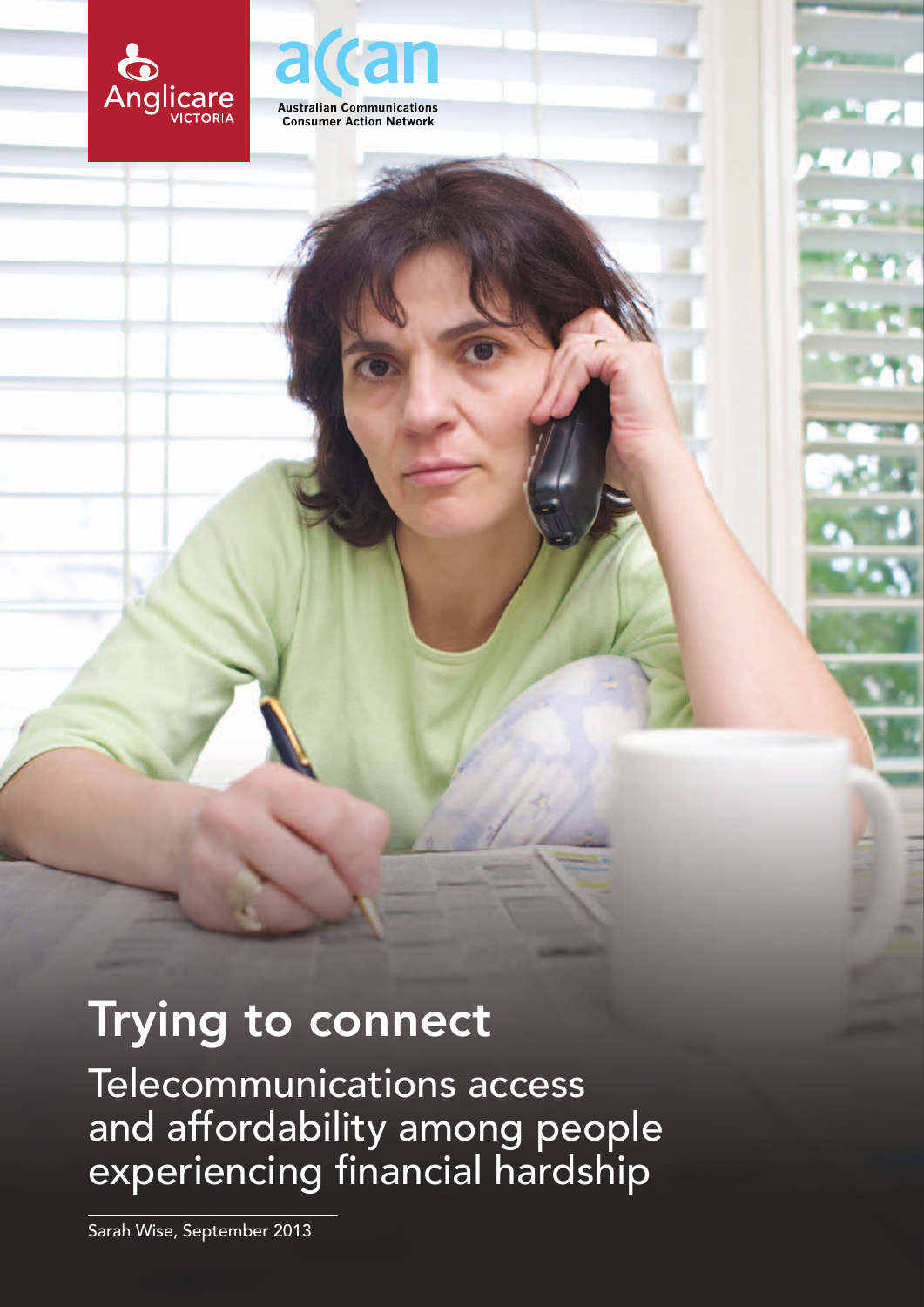With rapid changes in telecommunications technology comes concern about inequalities opening up between those who have access to the information and other benefits new telecommunications technology transfers and those who do not.

Anglicare Victoria's Hardship Survey 2013 focussed on the affordability and accessibility of telecommunication technology among it's low-income sample. Early in 2013 a total of 325 clients were surveyed across 25 Emergency Relief and Financial Counseling services located right across metropolitan and nonmetropolitan Victoria.

The findings show that

- telecommunications are not universally accessible
- deprivation of home Internet (49.2%) and mobile Internet (56.1%) were unacceptably high
- clients living with dependent children had better access to home Internet than other clients
- too many clients with home Internet relied on a dial-up/phone service, particularly in non-metropolitan areas
- the majority of clients see the benefits of home Internet access
- deprivation of home phone was high (38.2%), although clients prefer mobile phone to home phone
- mobile phone ownership is widespread and essential to client's lives
- almost half (45.2%) of clients with mobile phones used it as their only form of telecommunication
- monthly expenditure on mobile phone was low relative to other forms of telecommunications and the majority of users consider it somewhat or very affordable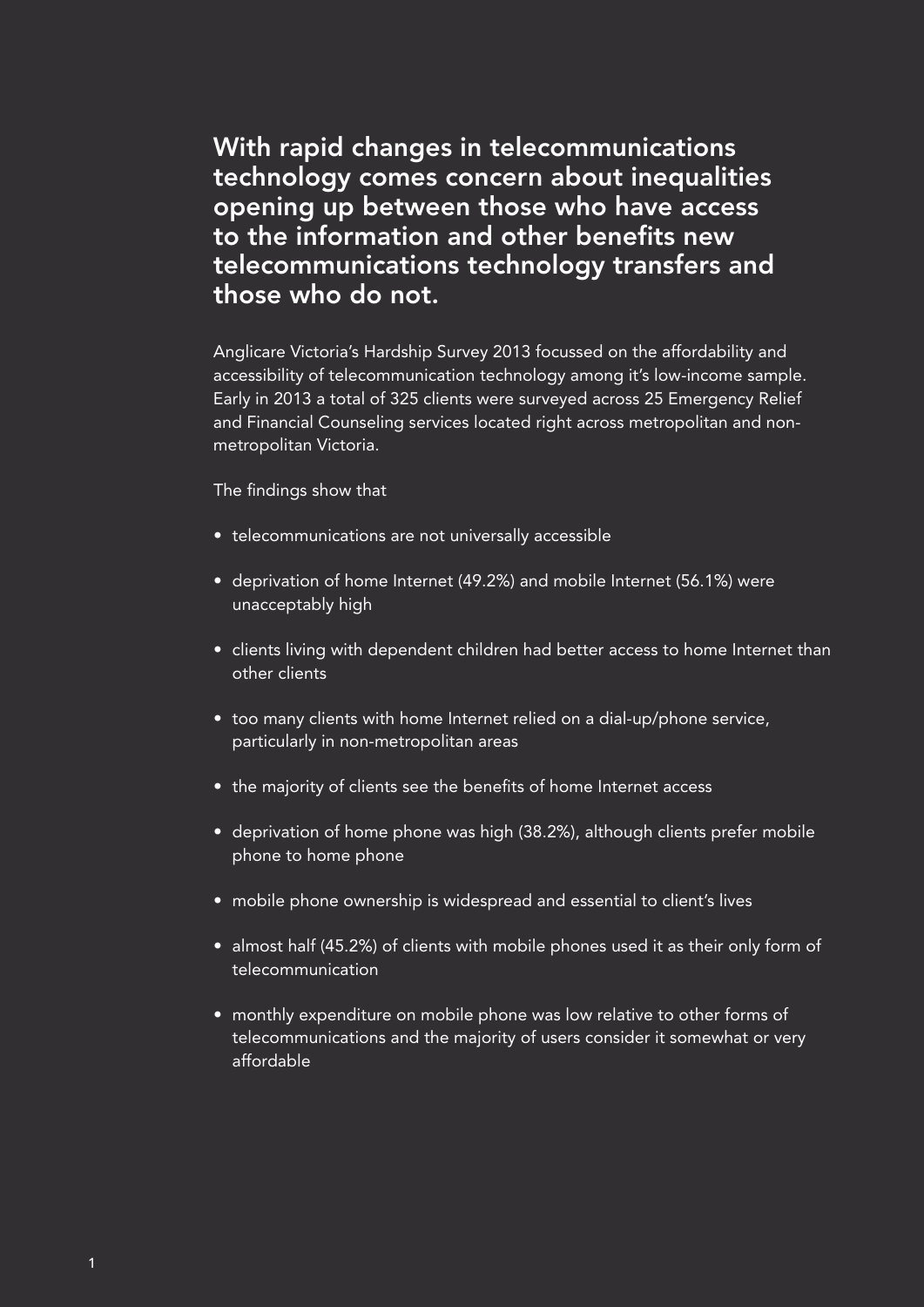- two-thirds (66.0%) of mobile phone users had difficulty paying their account and 61.7% of clients with a pre-paid account ran out of credit sooner than expected
- clients engaged in a range of meaningful strategies to try and manage their expenditure on, and increase their access to, telecommunications.

The findings bring home the message that although telecommunications access may be widespread, there are still many who are missing out.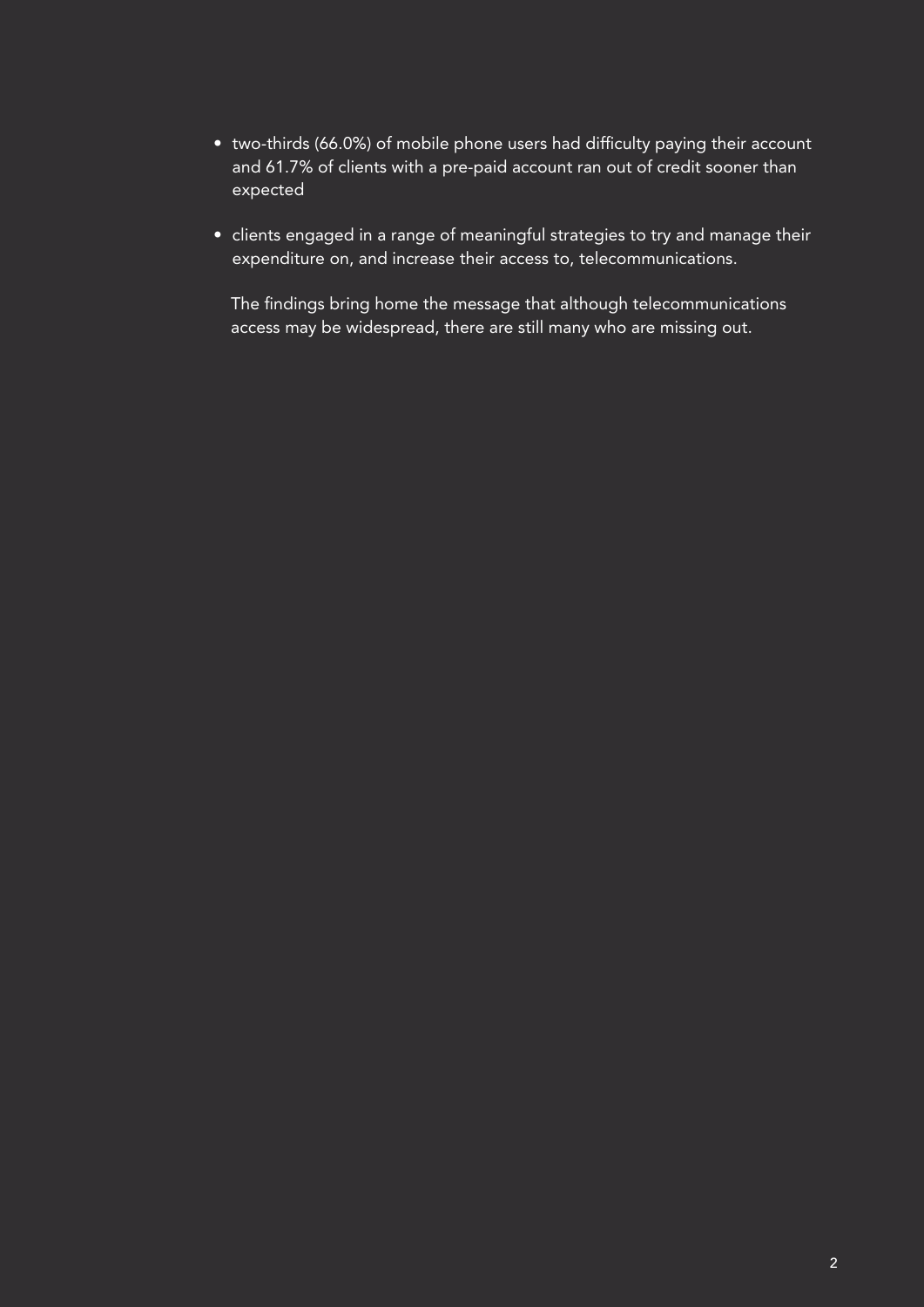## Background USE OF NEW TELECOMMUNICATION TECHNOLOGY

New telecommunication technology has advanced rapidly in the past few years and there has been a proliferation in the number of people in Australia who have direct access to a mobile phone, computer and Internet at home.

According to the most recent Australian Bureau of Statistics (ABS) survey *Household Use of Information Technology*, Australia (ABS, 2011), 79% of households had home Internet in 2010- 11. Broadband<sup>1</sup> Internet access is also markedly increasing in Australia. Of all people with home Internet in 2010-11, 92% had broadband access.

With industry competition and falling prices, mobile phones have become the dominant technology in voice communication with the number of mobile subscribers overtaking the number of landline subscribers nationally (Eardley, Bruce & Goggin, 2009). Indeed, most respondents in the Australian Communications Consumer Action Network's (ACCAN) 2012 Consumer Perceptions Survey considered their smart phone to be their main communications service. Further, the proportion of people who were deprived<sup>2</sup> of a mobile phone in Saunders and Wong's 2010 nationally representative Poverty and Exclusion in Modern Australia (PEMA) survey was a low 2.9% (Saunders & Wong, 2012).

#### The social and economic importance of telecommunication technology

There are decided benefits to new telecommunication technology. The Internet transfers information and knowledge relevant to many spheres of life. Health information, information about employment as well as learning opportunities are increasingly available online. Options for social and political participation also open up to people who have access to computers and the Internet through communication with friends and participation in online discussion groups. Access to the Internet also provides a means for people to stay in touch with current affairs, pay bills and shop (see Eardley, Bruce & Goggin, 2009). E-learning is also becoming an increasingly utilised and important educational tool. Children under school age can also benefit from educational games, activities and books available online. Children who do not have access to a home computer with Internet connection to access online educational resources and complete homework can be disadvantaged.

Mobile connectivity – particularly through phone devices – is also fast becoming a necessity in modern Australia. Government agencies such as Medicare and Centrelink, for example, are moving to online and "app" based servicing (SACOSS, 2013). Users of mobile phones also report benefits of mobile connectivity including the ability to stay in touch with people, to plan, schedule, stay safe, access emergency services and to be more productive in general (Smith, 2010:16, Eardley, Bruce & Goggin, 2009). Research conducted in the US, for example, has shown that mobile phones can significantly boost the earning power and economic productivity of low income earners (Sullivan, 2008). Lower-income groups also often prefer to use mobile services (particularly pre-paid) either because the services do not have upfront connection costs or lock-in contracts, or because access to fixed line phone services may be more difficult for people without resources, secure accommodation and good credit records (SACOSS, 2013; Eardley, Bruce & Goggin, 2009).

The way in which new telecommunications technology has been woven into the fabric of Australian society is captured in the 2006 and 2010 PEMA surveys carried out by Professor Peter Saunders to identify the 'essentials of life' (Saunders, Naidoo & Griffiths, 2007). Items are defined as essential if a majority of respondents to the survey thought that they were essential. Between 2006 and 2010 community support increased markedly for a home computer, a mobile phone and access to the Internet at home being a basic need that no-one in Australia should be without and came close to attracting majority support for being essential (Saunders & Wong, 2012). At the same time, support for a public telephone and a home (fixed line) phone being essential declined. This reflects decreasing take-up figures for fixed home phone (Australian Communications and Media Authority, 2011).

<sup>1</sup> Broadband access means fixed access to DSL (Digital Subscriber Line), HFC (Hybrid Fibre-Coaxial) cable or fibre optic based high capacity broadband connection.

<sup>&</sup>lt;sup>2</sup> People are considered to be deprived of an item are considered to be deprived of specific items if they do not have the item because they are unable to afford it.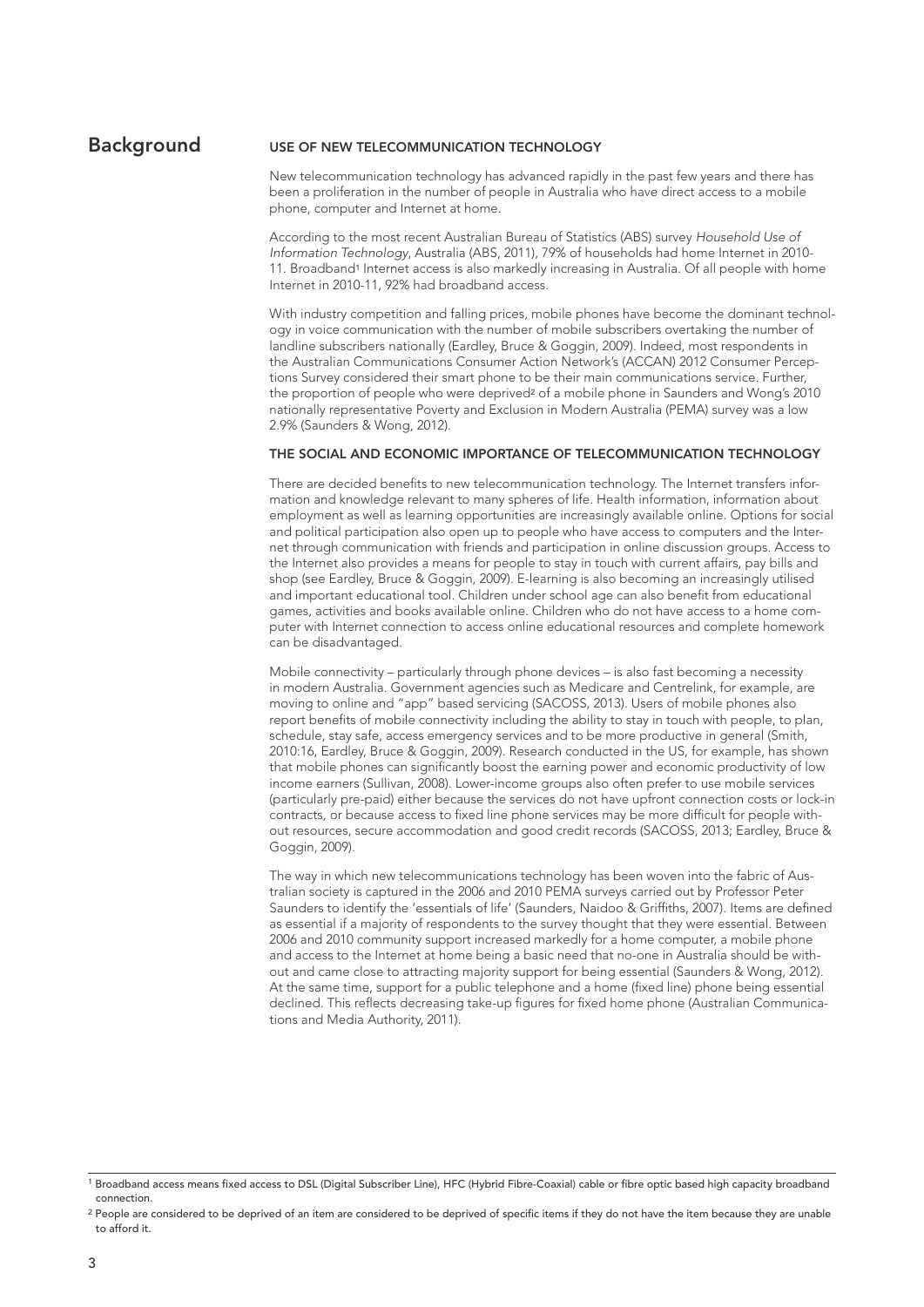#### The telecommunications 'gap'

With rapid changes in telecommunications technology comes concern about inequalities opening up between those who have access to the information and other benefits new telecommunications technology transfers and those who do not. While the Internet in particular can help promote social inclusion and empower disadvantaged people economically and politically (UNESCO, 2005), if it is not used equitably it could actually reinforce and deepen existing social inequalities. The 'digital divide' concerns access to the education, literacy and community and social resources that allow people to use technology well.

Although prices for telephone and Internet services have barely increased at all over the past 10 years, between 1993-94 and 2009-10, expenditure on telecommunications as a proportion of total household expenditure on all goods and services increased from 1.9% to 3.6% (SACOSS, 2013). Lower income households also spend proportionately more on telecommunications than higher income households. SACOSS (2013), for example, report households in the lowest income quartile spend 4.2% of their total household expenditure on telecommunications compared to 3.2% of total household expenditure among the highest income quartile.

The Federal Government provides a quarterly Telephone Allowance to a range of income support recipients to assist with the cost of maintaining (primarily) home phone services and Internet services (Centrelink 2013)3 and as part of Telstra's carrier licence condition it is required to offer products and arrangements to assist low income earners, called "Access for Everyone" (LIMAC, 2003). While there may have been some improvement in access and affordability of basic services over past years (LIMAC, 2007), there is good data to suggest that telecommunications expenditure may place a strain on household budgets. ACCAN's findings from it's 2012 Consumer Perceptions Survey (ACCAN 2012), for example, showed that in the 12 months prior to the Survey, 17% of respondents had experienced a problem with an unexpectedly high bill, 9% had experienced hardship as a result of a telecommunications bill and 5% had had their service disconnected. Similarly, findings from the World Internet Project Australian Survey (2011) showed that 12% of those who had home Internet regarded it unaffordable or very unaffordable (Morsillo, 2012:3).

There is also data to suggest that telecommunications may be out of reach to some income groups. The uneven uptake of some forms of telecommunications across different income groups is telling. While significant increases have occurred in home Internet access among households in the lowest income quartile between 2005 and 2011, the latest ABS Census suggests that home Internet access is more common in households with higher incomes (2011). Further, in Saunders and Wong's 2010 survey, deprivation rates for home Internet was as high as 26.3% for people receiving a Parenting Payment (Saunders & Wong, 2012).

While there are a range of issues that can affect telecommunications access, such as geographic isolation4, disability, age and education and language skills, this report addresses the question of whether telecommunications access and affordability is an issue for Australian low income earners. It draws in findings from Anglicare Victoria's Hardship Survey 2013, which included a focus on telecommunications utilisation and expenditure among a sample of individuals experiencing financial hardship. What follows is a description of the Hardship Survey 2013 aims, sample and method and a detailed description of findings on telecommunications access and affordability.

<sup>&</sup>lt;sup>3</sup> The current standard rate of the allowance is \$25.60 per quarter, while there is a higher rate of \$38.40 per quarter available to those on Disability Support Pension and who are under 21 years old and with no children if they or their partner also have a home internet connection (Centrelink, 2013).

<sup>4</sup> The low rate of Internet access in Indigenous communities in Central Australia and other remote areas is well documented (Rennie, Crouch, Wright & Thomas, 2011:9).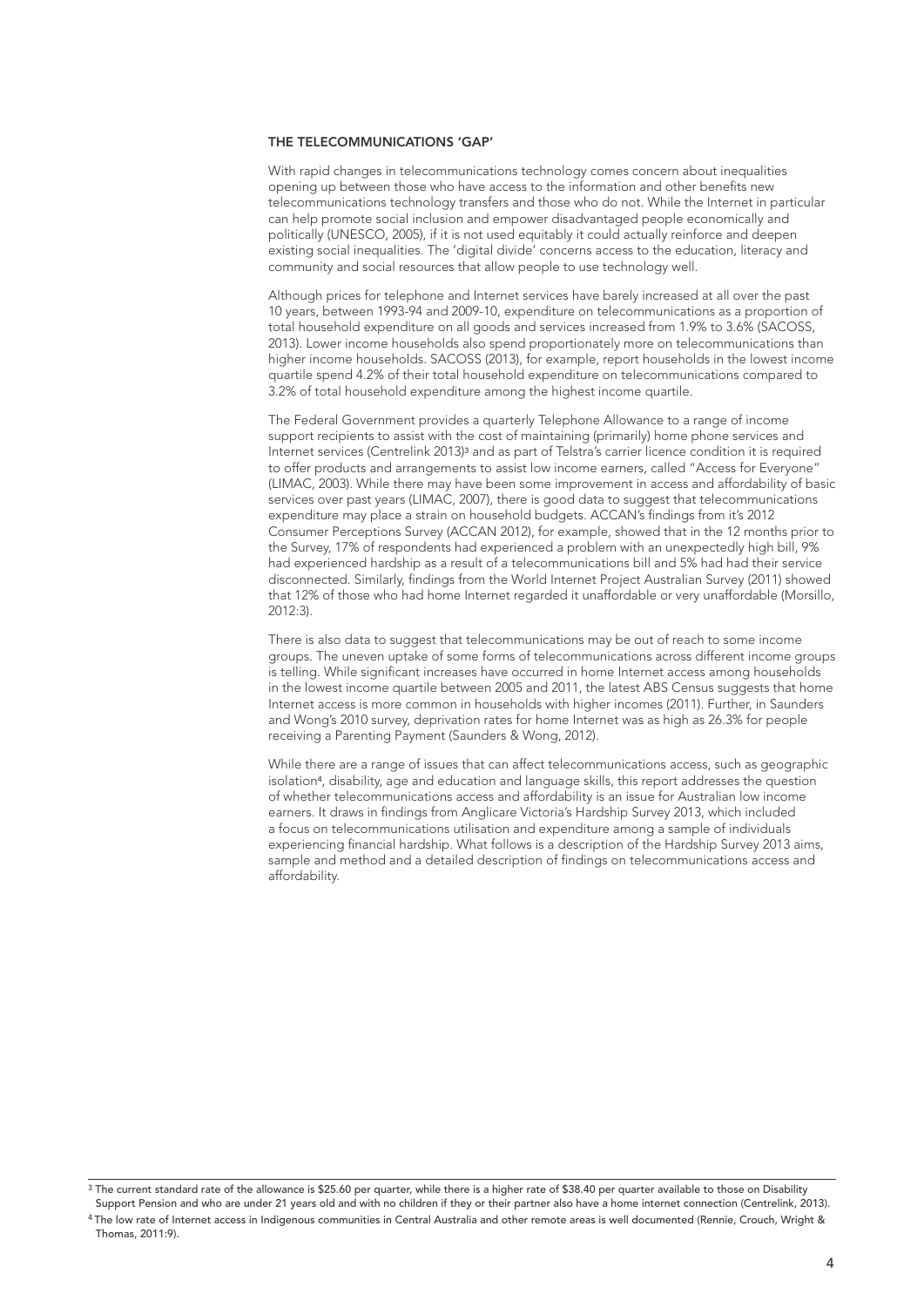# Hardship Survey 2013

Anglicare Victoria's Hardship Survey is conducted annually to monitor the extent to which people on low incomes are missing out on the essentials of life. It also highlights a new or emerging problem requiring clarification and attention. In 2013 the Hardship Survey focussed on the affordability and accessibility of telecommunication technology among it's low-income sample. A number of items relating to telecommunications technology were included on the survey to address seven (7) key questions

- what proportion of people experiencing financial hardship are deprived of home phone, home Internet, mobile phone and mobile Internet?
- how does telecommunications deprivation differ by key demographic characteristics?
- how much do people experiencing financial hardship spend on different forms of telecommunications?
- what is the perceived affordability of different forms of telecommunications among people experiencing financial hardship?
- how does expenditure on different forms of telecommunications relate to deprivation of other essential items?
- what hardship do people on low-income face in paying telecommunications bills?
- how do people experiencing financial hardship control their expenditure on telecommunications?

#### **METHOD**

In 2011-12 Anglicare Victoria's Emergency Relief (ER) programs distributed essential items such as food, vouchers, clothing and toiletries to more than 34,714 people in need. Anglicare Victoria also provided Financial Counselling (FC) services to over 12,943 individuals and families struggling with debt (Anglicare Victoria, 2012).

Anglicare Victoria clients receiving ER and FC services between Monday 18 February and Friday 01 March 2013 were randomly selected to take part in the Hardship Survey 2013. ER services were delivered from ten (10) metropolitan service sites<sup>5</sup> and six (6) non-metropolitan service sites<sup>6</sup> and FC was delivered from five (5) metropolitan service sites<sup>7</sup> and four (4) non-metropolitan service sites<sup>8</sup>, indicating a wide geographic sampling base.

In the metropolitan ER sites the survey was administered by trained interviewers engaged specifically for this purpose using Computer Assisted Personal Interviewing (CAPI) technology. ER coordinators/volunteers in non-metropolitan areas and all FC workers administered the surveys to clients on a paper version of the survey, which was later entered into the CAPI system.

Anglicare Victoria ER and FC staff were responsible for recruitment and secure storage of surveys completed on paper forms. Clients completed the survey after receiving an ER service during regular operating hours or a FC service either at a regional office or in the case of an outreach service in the client's home. Participants received a \$10 grocery voucher in recognition of the time taken to participate in the survey.

#### **SAMPLE**

The total sample achieved was *N* = 325. This includes 87(29.0%) clients from two high volume ER services located in Melbourne's inner city (Fitzroy), almost one-third (32.3%) of the total sample from ER and FC service sites in other metropolitan areas and approximately another one-third (36.0) of the sample from non-metropolitan ER and FC service sites. A more detailed description of the survey sample is provided in Table 1.

<sup>5</sup> St Albans, Sydenham, Craigieburn, Preston, Lilydale, Clayton (Dixon House), Box Hill, Sunshine, Fitzroy (Mission House), Fitzroy (St Mark's).

<sup>6</sup> Ballarat, Wangaratta, Warrnambool, Bright, Mt Beauty, Myrtleford.

<sup>7</sup> Tarneit, Flemmington/Kensington, Ascot Vale, Sunshine, Yarraville.

<sup>8</sup> Leongatha, Warragul, Morwell, Benalla.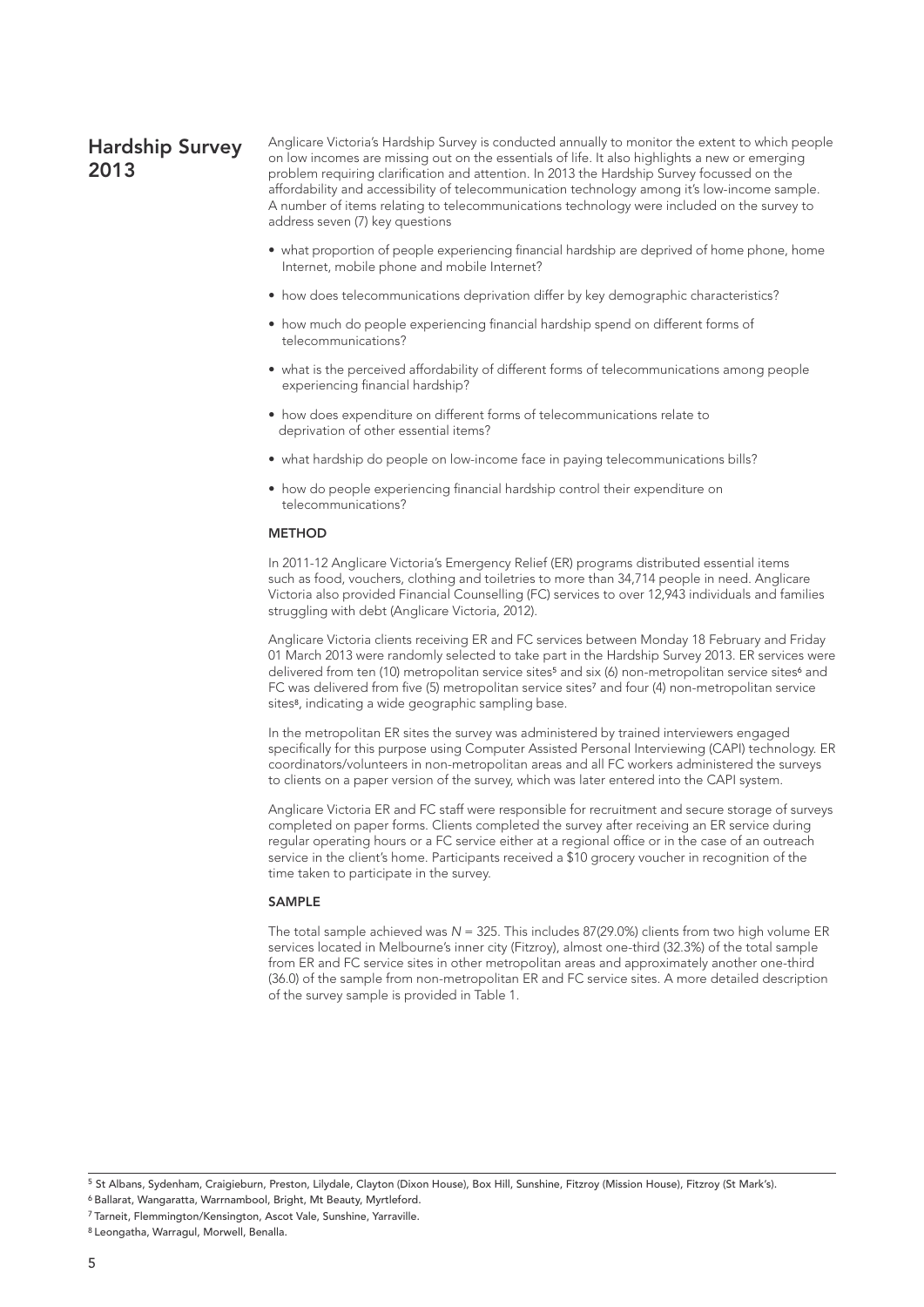| Table 1. Demographic characteristics of the survey sample |           |
|-----------------------------------------------------------|-----------|
| Sample characteristic                                     | $N(\%)$   |
| Geographic location                                       |           |
| Inner city                                                | 87(29.0)  |
| Other metro                                               | 105(35.0) |
| Non-metro                                                 | 108(36.0) |
| Service type                                              |           |
| Emergency relief                                          | 259(86.3) |
| Financial counselling                                     | 41(13.7)  |
| Disability/long-term health condition                     | 194(62.8) |
| Income type                                               |           |
| <b>Disability Support Pension</b>                         | 103(35.8) |
| Newstart Allowance                                        | 71(21.8)  |
| Income Support Payment                                    | 261(90.7) |
| Has not completed Year 12 or equivalent                   | 158(51.5) |
| Born in non-English speaking country                      | 81(26.3)  |
| Lives with dependent children                             | 169(55.0) |
| <b>Male</b>                                               | 144(46.6) |
| Age                                                       |           |
| <34 years                                                 | 80(26.1)  |
| 35-64 years                                               | 193(63.1) |
| $65+$ years                                               | 33(10.8)  |
| <b>Accommodation type</b>                                 |           |
| Public rental                                             | 76(24.5)  |
| Private rental                                            | 107(34.5) |
| Boarding                                                  | 33(10.6)  |
| Supported accommodation                                   | 3(1.0)    |
| Paying off mortgage                                       | 29(9.4)   |
| Owns home                                                 | 21(6.8)   |
| Homeless                                                  | 24(7.7)   |
| Other                                                     | 17(5.5)   |

Percentages exclude cases where sample characteristic was not stated.

#### **MEASURES**

Since 2009 Anglicare Victoria has used the same standardised measure of deprivation as a core module of the Hardship Survey. Deprivation conceptualises poverty as an inability to afford a standard of living that is consistent with community customs and norms of acceptability. The deprivation measure includes 24 items identified as those that a majority in the community regard as being things that no one in Australia should have to go without today (Saunders, Naidoo & Griffiths, 2008). Survey respondents are considered to be deprived of specific items if they do not have the item because they are unable to afford it.

Items measuring deprivation of different forms of telecommunications (home (fixed) phone, home Internet and mobile Internet) followed the same approach as other deprivation items; that is recording whether clients had the item, didn't have it and didn't want it or didn't have it and couldn't afford it. Other telecommunication items (expenditure, perceived affordability and so on) were developed specifically for the study.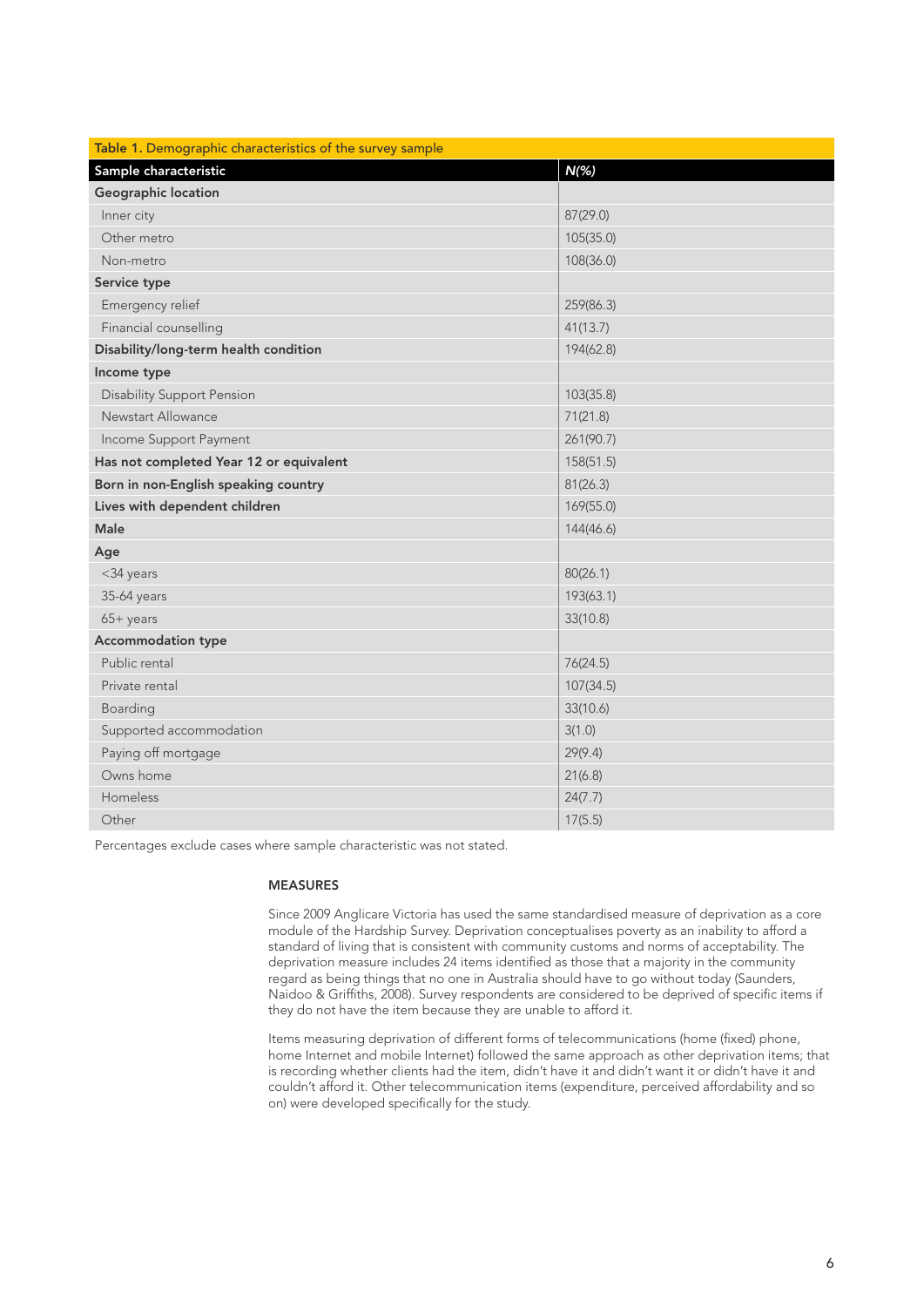# Findings Findings are reported across five areas

- deprivation of telecommunications services
- telecommunications access and standard of living
- monthly expenditure on telecommunications services
- telecommunications stress and
- managing telecommunications expenditure.

#### Deprivation of telecommunications services

Deprivation of home (fixed) phone, mobile phone, home Internet and mobile Internet are reported below, including differences across key demographic characteristics.

#### *Home phone*

As shown in Table 2. deprivation of home phone was quite high (38.2%). There were no observed differences in deprivation of home phone according to presence of children in household, Newstart Allowance, Disability (as indicated by receipt of Disability Support Pension), geographic location and country of birth. There was a statistically significant difference in the mean age of those who were not deprived of a home phone (*M*=47.12) and those who were deprived of a home phone (*M*=42.51), *t*=2.80, *p* = .01 (Table 3). That is, older clients were less likely to be deprived of a home phone.

| Table 2. Deprived of home (fixed) phone |                          |                                             |                                                |
|-----------------------------------------|--------------------------|---------------------------------------------|------------------------------------------------|
|                                         | Has it<br>$N\frac{9}{6}$ | Don't have it and<br>don't want it<br>$N\%$ | Don't have it and<br>can't afford it<br>  N(%) |
| Home phone                              | 116(38.2)                | 72(23.7)                                    | 116(38.2)                                      |

Percentages exclude cases where access to a home (fixed) phone was not stated.

#### Table 3. Deprivation of home (fixed) phone by key sample characteristics

|                                      | $N(\%)$     | Chi-square | P-value |
|--------------------------------------|-------------|------------|---------|
| <b>Newstart</b>                      |             |            |         |
| Newstart                             | 45.6        | 2.05(1)    | .15     |
| Other income category                | 36.0        |            |         |
| <b>Disability Support Pension</b>    |             |            |         |
| <b>Disability Support Pension</b>    | 41.2        | .60(1)     | .44     |
| Other income category                | 36.6        |            |         |
| Location                             |             | 2.47(2)    | .29     |
| Inner city                           | 44.8        |            |         |
| Other metro                          | 35.0        |            |         |
| Non-metro                            | 35.2        |            |         |
| Age                                  |             |            |         |
| Mean age has home phone              | $M = 47.12$ | $t = 2.81$ | .01     |
| Mean age deprived home phone         | $M = 42.51$ |            |         |
| <b>CALD</b>                          |             |            |         |
| Born in English-speaking country     | 39.9        | 1.10(1)    | .30     |
| Born in non-English speaking country | 33.3        |            |         |
| Presence of children                 |             |            |         |
| No children in household             | 39.3        | .12(1)     | .73     |
| Children in household                | 37.3        |            |         |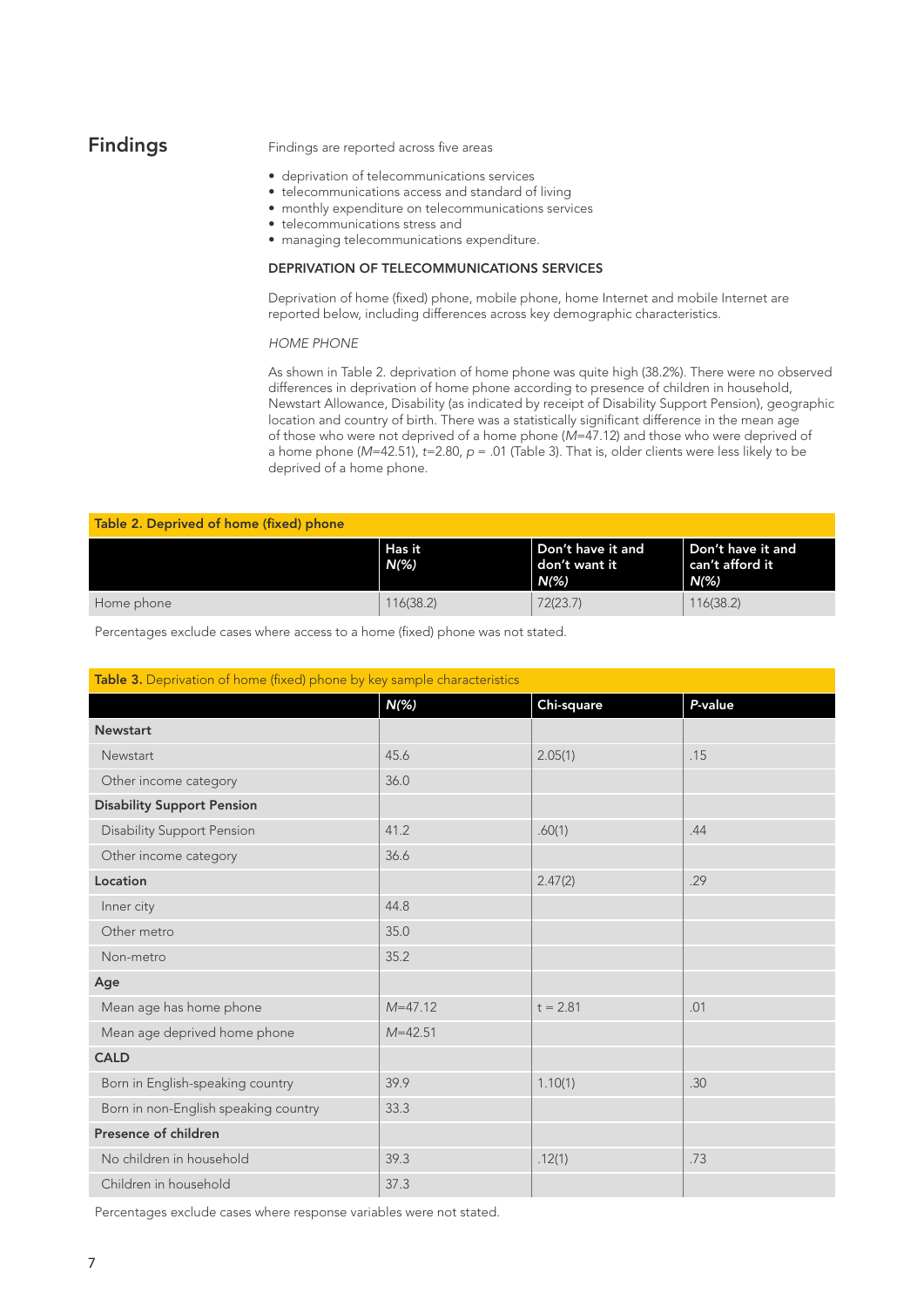#### *Mobile phone*

Deprivation of mobile phone was quite low (11.1%) (Table 4.). However, findings on differences in deprivation of mobile phone by demographic characteristics were interesting. Specifically, there were differences in the deprivation of a mobile phone according to the presence of dependent children in the household (deprivation was associated with not living with a dependent child) language spoken in country of origin (deprivation associated with born in a non-English country), geographic location of Anglicare Victoria service (deprivation associated with accessing services in metropolitan areas) and age (deprivation associated with older age). There was a trend towards a statistically significant association between Newstart Allowance and mobile phone deprivation (deprivation associated with other income category) and receipt of Disability Support Pension and mobile phone deprivation (deprivation associated with being in receipt of a Disability Support Pension) (Table 5).

#### Table 4. Deprived of mobile phone

|              | Has it<br>$N\frac{8}{6}$ | Don't have it and<br>  don't want it<br>$N(\%)$ | Don't have it and<br>can't afford it<br>$\mid N\frac{\alpha}{\beta}\rangle$ |
|--------------|--------------------------|-------------------------------------------------|-----------------------------------------------------------------------------|
| Mobile phone | 263(85.7)                | 10(3.3)                                         | 34(11.1)                                                                    |

Percentages exclude cases where access to a home (fixed) phone was not stated.

#### Table 5. Differences in mobile phone deprivation by key sample demographics

|                                      | $(\%)$      | Chi-square | P-value |
|--------------------------------------|-------------|------------|---------|
| <b>Newstart</b>                      |             |            |         |
| Newstart                             | 5.7         | 2.65       | .10     |
| Other income category                | 12.7        |            |         |
| <b>Disability Support Pension</b>    |             |            | .06     |
| <b>Disability Support Pension</b>    | 15.8        | 3.47       |         |
| Other income category                | 8.7         |            |         |
| Location                             |             |            |         |
| Inner city                           | 20.7        | 15.54(2)   | .00     |
| Other metro                          | 12.5        |            |         |
| Non-metro                            | 2.8         |            |         |
| Age                                  |             |            |         |
| Mean age has mobile phone            | $M = 44.23$ | $t = 3.96$ | .00     |
| Mean age deprived mobile phone       | $M = 54.21$ |            |         |
| <b>CALD</b>                          |             |            |         |
| Born in English-speaking country     | 8.4         | 6.47       | .01     |
| Born in non-English speaking country | 18.8        |            |         |
| Presence of children                 |             |            |         |
| No children in household             | 17.6        | 11.73      | .00     |
| Children in household                | 5.4         |            |         |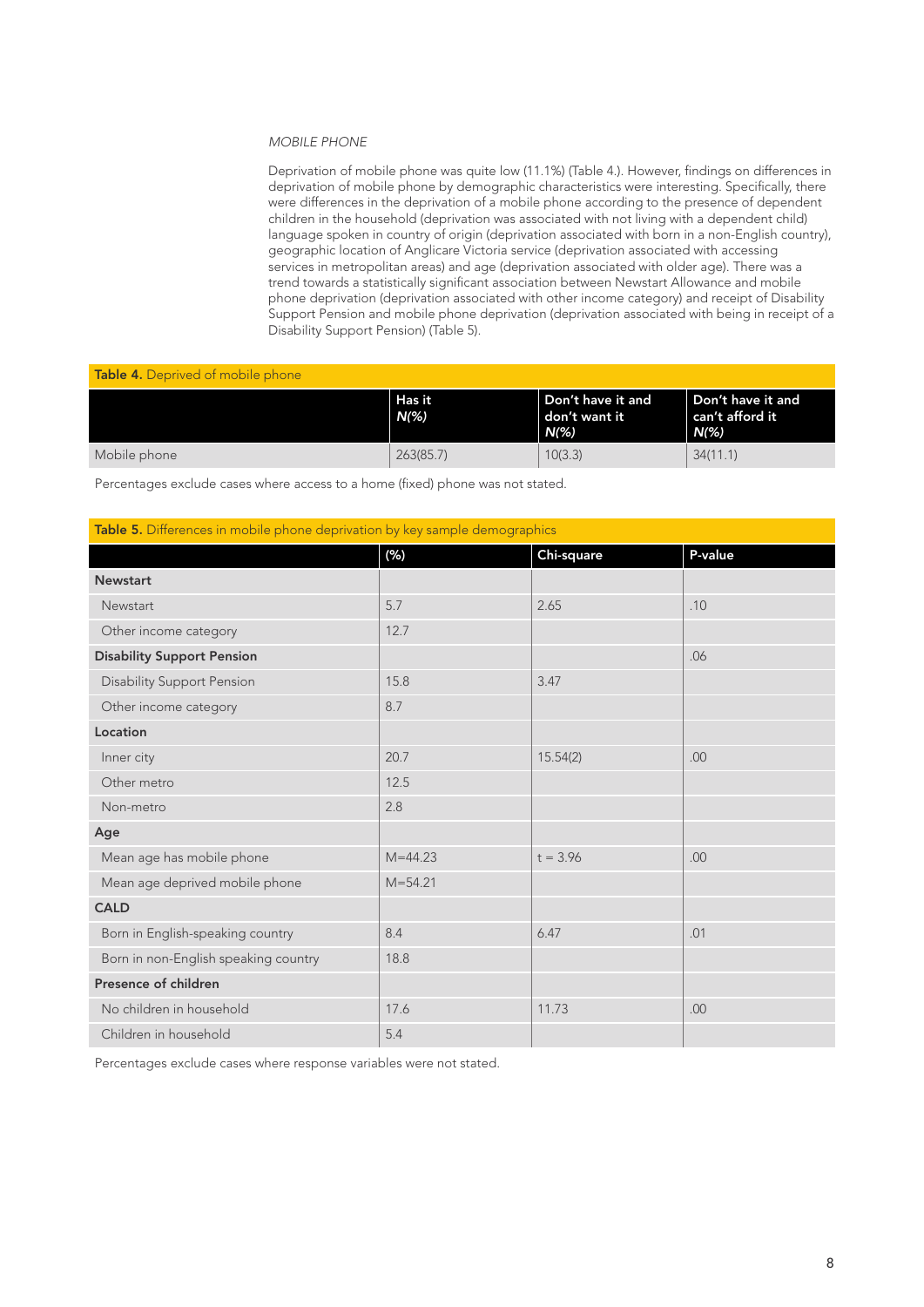#### *Use of smartphone*

The majority of mobile phone users (57.4%) did not have a smartphone 9. While there were differences across demographic groups in terms of deprivation of mobile phone, age was the only factor that distinguished those who had a smart phone and those who did not (mean age of clients with smart phone (*M*=40.47) was significantly younger than mean age of clients without a smart phone (*M*=46.33) (see Table 6).

| <b>lable 6.</b> Differences in access to smart phone by key sample demographics |             |            |         |
|---------------------------------------------------------------------------------|-------------|------------|---------|
|                                                                                 | (% )        | Chi-square | P-value |
| <b>Newstart</b>                                                                 |             |            |         |
| Newstart                                                                        | 41.5        | .04        | .84     |
| Other income category                                                           | 43.0        |            |         |
| <b>Disability Support Pension</b>                                               |             |            | .06     |
| <b>Disability Support Pension</b>                                               | 36.6        | 1.80       | .18     |
| Other income category                                                           | 45.5        |            |         |
| Location                                                                        |             |            |         |
| Inner city                                                                      | 40.3        | 2.9        | .23     |
| Other metro                                                                     | 50.6        |            |         |
| Non-metro                                                                       | 38.8        |            |         |
| Age                                                                             |             |            |         |
| Mean age has smart phone                                                        | $M = 40.47$ | $t = 3.64$ | .00     |
| Mean age deprived smart phone                                                   | $M = 46.33$ |            |         |
| <b>CALD</b>                                                                     |             |            |         |
| Born in English-speaking country                                                | 42.6        | .00        | .10     |
| Born in non-English speaking country                                            | 42.6        |            |         |
| Presence of children                                                            |             | .01        | .94     |
| No children in household                                                        | 42.3        |            |         |
| Children in household                                                           | 42.8        |            |         |
|                                                                                 |             |            |         |

#### **Table 6.** Differences in access to smart phone by key sample demographics

Percentages exclude cases where response variables were not stated.

#### *Home Internet*

Deprivation of home Internet was high at 49.2%. Among those with home internet, 87.5% had a Broadband service and 12.5% had a dial-up/phone service. Among those with a dial-up/ phone service, 72.7% received a service from a non-metropolitan location. A significantly lower proportion of clients who live with dependent children (39.4%) were deprived of home Internet compared to clients who do not live with dependent children (60.3%). Home Internet access also decreased with geographic remoteness (Table 8).

#### Table 7. Deprived of home Internet

|               | Has it<br>$N(\%)$ | Don't have it and<br>don't want it<br>$N\%$ | Don't have it and<br>$\mid$ can't afford it $\mid$<br>$N\ll 2$ |
|---------------|-------------------|---------------------------------------------|----------------------------------------------------------------|
| Home Internet | 100(33.4)         | 52(17.4)                                    | 147(49.2)                                                      |

Percentages exclude cases where access to home Internet was not stated or not applicable.

<sup>9</sup> The term mobile Internet is used here to mean access to the Internet by means of any mobile device that has Internet connection capability and is not a phone (eg. laptop, ipad/tablet). Types of mobile Internet include data card, USB stick or Wi-Fi modem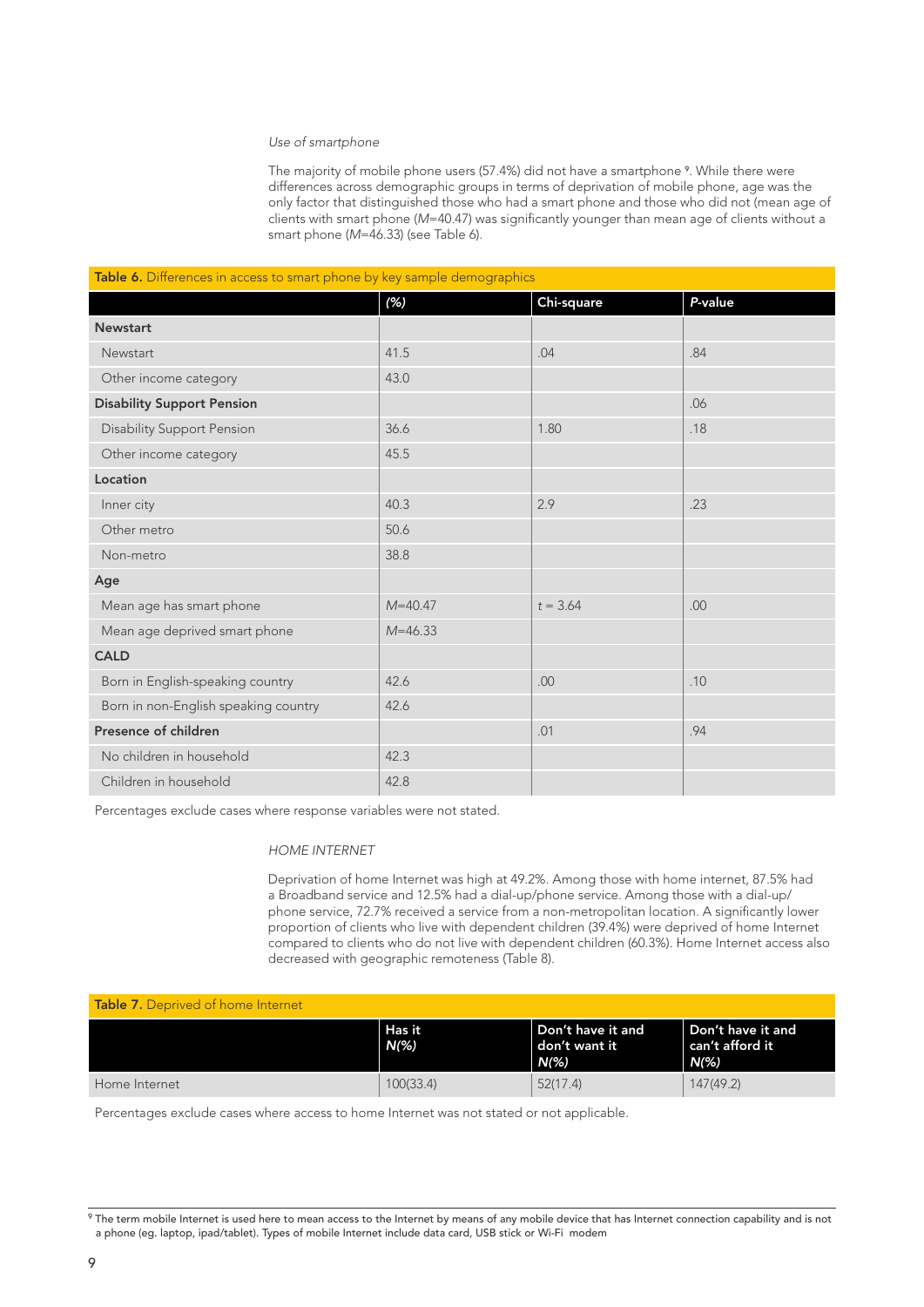| Table 8. Deprived of home Internet by key demographic characteristics |         |            |         |
|-----------------------------------------------------------------------|---------|------------|---------|
|                                                                       | $(\% )$ | Chi-square | P-value |
| <b>Newstart</b>                                                       |         |            |         |
| Newstart                                                              | 56.1    | 1.61       | .20     |
| Other income category                                                 | 47.2    |            |         |
| <b>Disability Support Pension</b>                                     |         |            | .06     |
| <b>Disability Support Pension</b>                                     | 51.5    | .33        | .57     |
| Other income category                                                 | 40.8    |            |         |
| Location                                                              |         |            |         |
| Inner city                                                            | 63.2    | 9.73(2)    | .01     |
| Other metro                                                           | 46.5    |            |         |
| Non-metro                                                             | 41.2    |            |         |
| Age                                                                   |         |            |         |
| Mean age has home internet                                            | 46.77   | 1.79       | .08     |
| Mean age deprived home internet                                       | 43.86   |            |         |
| <b>CALD</b>                                                           |         |            |         |
| Born in English-speaking country                                      | 50.9    | .99        | .32     |
| Born in non-English speaking country                                  | 44.4    |            |         |
| Presence of children                                                  |         |            |         |
| No children in household                                              | 60.3    | 12.78      | .00.    |
| Children in household                                                 | 39.4    |            |         |
| Rental arrangement                                                    |         |            |         |
| Public housing                                                        | 45.9    | .13        | .72     |
| Private rental                                                        | 43.3    |            |         |

Percentages exclude cases where response variables were not stated.

#### *mobile Internet*

Deprivation of mobile Internet was high at 56.1% (Table 9).

| <b>Table 9.</b> Deprivation of mobile Internet |                          |                                                        |                                              |
|------------------------------------------------|--------------------------|--------------------------------------------------------|----------------------------------------------|
|                                                | Has it<br>$N\frac{9}{6}$ | Don't have it and<br>  don't want it<br>$N\frac{9}{6}$ | Don't have it and<br>can't afford it<br>N(%) |
| Mobile Internet                                | 55(18.2)                 | 78(25.7)                                               | 170(56.1)                                    |

Percentages exclude cases where access to mobile Internet was not stated or not applicable.

#### Deprivation of telecommunications relative to other basic needs

Telecommunications deprivation was compared to deprivation of other basic needs. As shown in Table 10, deprivation of home Internet and home phone were quite high compared to other basic needs, whereas deprivation of mobile phone was relatively low. For example, a higher proportion of clients were deprived of medical treatment than mobile phone.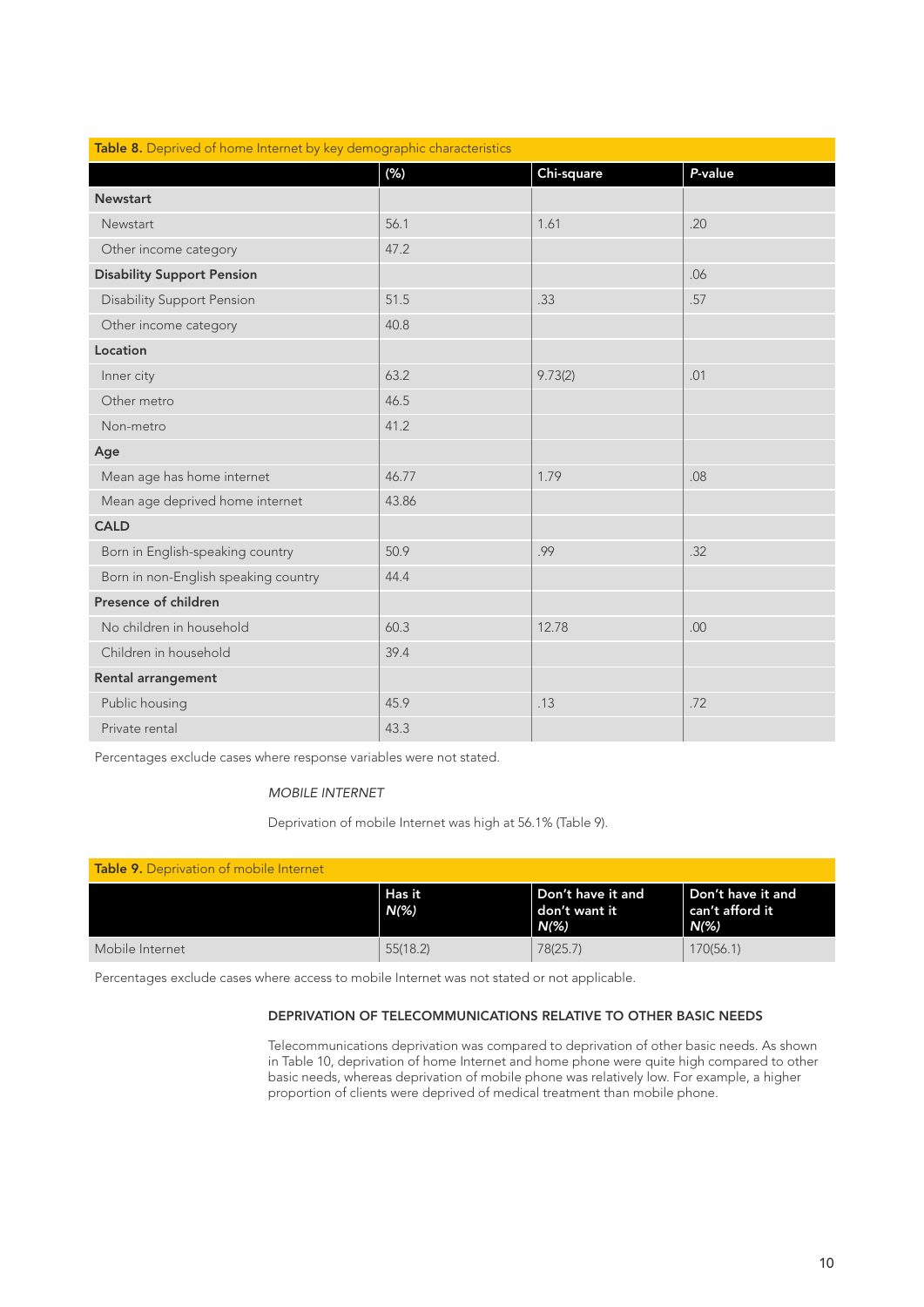| Table 10. Deprivation of telecommunications relative to other basic needs |            |
|---------------------------------------------------------------------------|------------|
| Item                                                                      | % deprived |
| Up to \$500 in savings for an emergency                                   | 86.1       |
| A week's holiday away from home each year                                 | 84.2       |
| Home contents insurance                                                   | 69.5       |
| Mobile Internet                                                           | 56.1       |
| Dental treatment if needed                                                | 53.0       |
| Home Internet                                                             | 49.2       |
| Comprehensive motor vehicle insurance                                     | 46.1       |
| Presents for family or friends at least once a year                       | 44.6       |
| A hobby or leisure (out-of-school) activity for child/ren                 | 39.6       |
| Home phone                                                                | 38.2       |
| A separate bedroom for each child over 10 years                           | 29.5       |
| Computer skills                                                           | 28.1       |
| Able to buy medicines prescribed by a doctor                              | 25.9       |
| A washing machine                                                         | 25.5       |
| Up-to-date school books and new school clothes                            | 22.7       |
| A yearly dental check-up for child/ren                                    | 21.9       |
| A telephone                                                               | 21.6       |
| A roof and gutters that do not leak                                       | 21.1       |
| Secure locks on doors and windows                                         | 20.5       |
| Children can participate in school activities and outings                 | 20         |
| Regular social contact with other people                                  | 19.8       |
| Furniture in reasonable condition                                         | 16.2       |
| A decent and secure home (place to live)                                  | 15         |
| A substantial (good) meal each day                                        | 12.7       |
| Heating in at least one room of the house                                 | 12.5       |
| Medical treatment if needed                                               | 12.1       |
| Mobile phone                                                              | 11.1       |
| A television                                                              | 10.2       |
| A separate bed for each child                                             | 10.0       |
| Warm clothes and bedding, if it's cold                                    | 9.8        |

Percentages exclude cases where access to home Internet was not stated or not applicable.

#### Number of telecommunications

The number of telecommunications people had are presented in Table 11. Almost 6% of the sample did not have access to any form of telecommunications and almost half (45.3%) of the sample had access to only one form of telecommunication. Of the 116 people who had a home (fixed) phone, only 21(18.1%) used it as their only form of telecommunication. By contrast, of the 263 people with a mobile phone, 119(45.2%) used it as their only form of telecommunication. Everyone with home Internet or mobile internet had at least one other form of telecommunication.

| Table 11. Number of telecommunications |           |
|----------------------------------------|-----------|
| Number of telecommunications           | $N(\% )$  |
| Does not have any telecommunications   | 18(5.8)   |
| Has 1 telecommunication                | 140(45.3) |
| Has 2 telecommunication                | 77(24.9)  |
| Has 3 telcommunication                 | 56(18.1)  |
| Has 4 telcommunication                 | 18(5.8)   |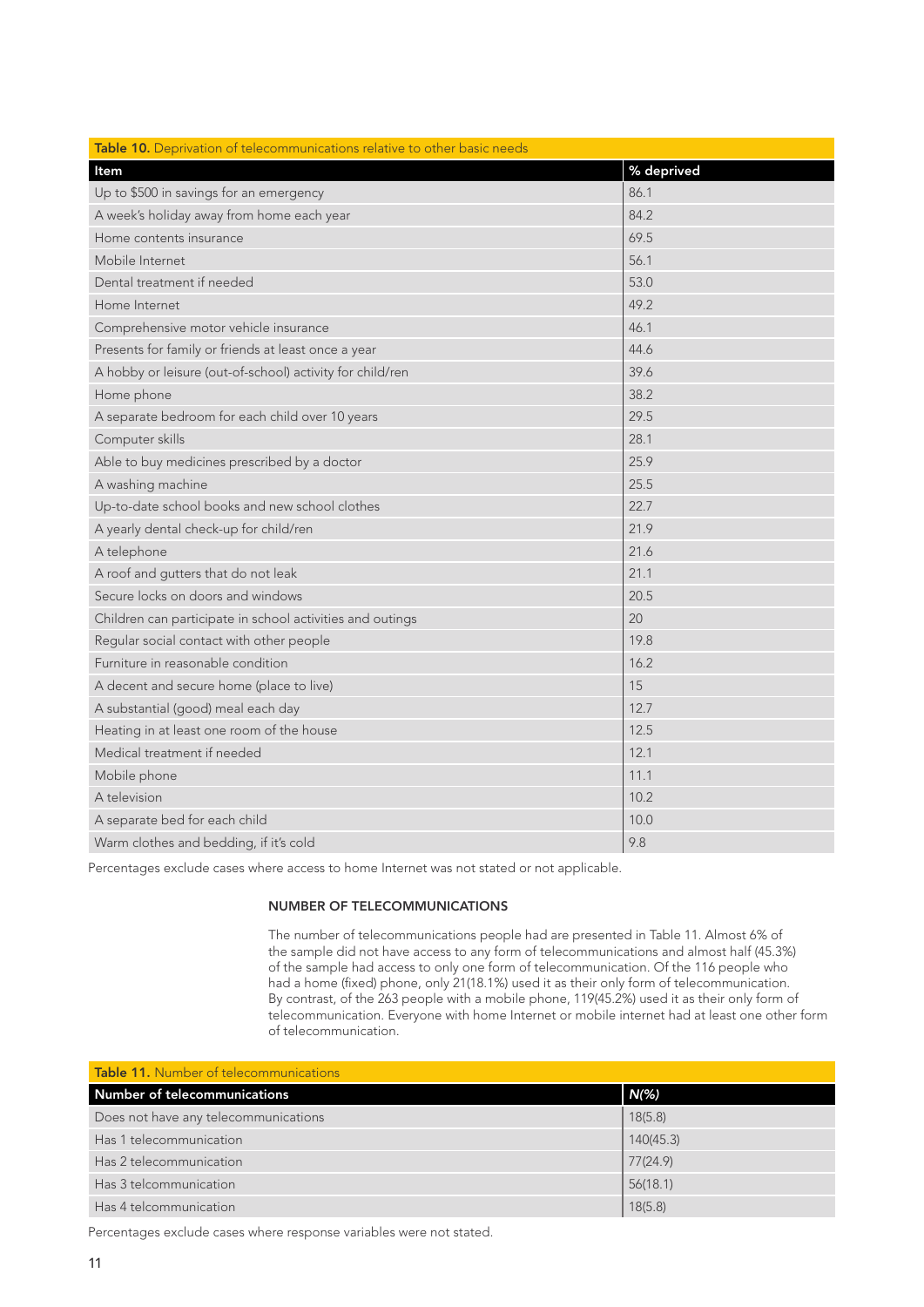#### Telecommunications access and standard of living

The impact that access to new telecommunications had on client's standard of living was measured by asking whether it had improved their standard of living extremely, moderately or not at all. The very large majority of clients reported that access to these new forms of telecommunications had improved their standard of living. More than half of clients with mobile Internet (55.1%) indic ated that it had improved their standard of living extremely, 42.1% of mobile phone users said it had improved their standard of living extremely and 36.7% of home Internet users reported that this technology had improved their standard of living extremely (Table 12.).

#### Table 12. Actual impact of telecommunications on standard of living

|                 | <b>Extreme improvement</b><br>(% ) | Moderate improvement   No improvement<br>(% ) | (%)  |
|-----------------|------------------------------------|-----------------------------------------------|------|
| Mobile phone    | 42.1                               | 41.7                                          | 16.2 |
| Home Internet   | 36.7                               | 46.7                                          | 16.7 |
| Mobile Internet | 55.1                               | 38.3                                          | 10.6 |

Percentages exclude cases where impact of telecommunications on standard of living was not stated.

Among those deprived of mobile phone and home Internet, approximately one-third (35.3% and 33.7% respectively) indicated that access to these forms of telecommunication would improve their standard of living extremely. Conversely, only 16.4% of people deprived of home phone indicated that having it would improve their standard of living extremely (Table 13).

### Table 13. Potential impact of telecommunications on standard of living

|                    | <b>Extreme improvement</b><br>(% ) | Moderate improvement No improvement<br>(% ) | (% ) |
|--------------------|------------------------------------|---------------------------------------------|------|
| Home (fixed) phone | 16.4                               | 37.7                                        | 45.6 |
| Mobile phone       | 35.3                               | 32.4                                        | 32.4 |
| Home Internet      | 33.7                               | 30.2                                        | 36.2 |

Percentages exclude cases where potential impact of telecommunications on standard of living was not stated.

#### Monthly expenditure on telecommunications services

Table 14 below reports client's monthly expenditure on different forms of telecommunications. Of those clients who do not bundle services, a much lower proportion (17.7%) spend over \$50 per month on mobile phone compared to home phone (41.9%), home Internet (32.5%) and mobile Internet services (25.9%).

| Table 14. Monthly expenditure on telecommunications |                    |                              |                      |                             |                                           |
|-----------------------------------------------------|--------------------|------------------------------|----------------------|-----------------------------|-------------------------------------------|
|                                                     | Home phone<br>N(%) | <b>Home Internet</b><br>N(%) | Mobile phone<br>N(%) | Mobile Internet<br>$N(\% )$ | <b>Bundled services</b><br>$N\frac{6}{6}$ |
| LT \$30                                             | 14(22.6)           | 10(25.0)                     | 85(36.6)             | 13(48.1)                    | 3(7.0)                                    |
| $30 - 50$                                           | 22(35.5)           | 17(42.5)                     | 106(45.7)            | 7(25.9)                     | 3(7.0)                                    |
| 51-99                                               | 18(29.0)           | 12(30.0)                     | 31(13.4)             | 7(25.9)                     | 16(37.2)                                  |
| 100-199                                             | 6(9.7)             | 1(2.5)                       | 9(3.9)               |                             | 13(30.2)                                  |
| 200-499                                             | 2(3.2)             |                              | 1(.4)                |                             | 8(18.6)                                   |
| Total                                               | 62(100)            | 40(100)                      | 232(100)             | 27(100)                     | 43(100)                                   |

Percentages exclude cases where expenditure on telecommunications services was not stated.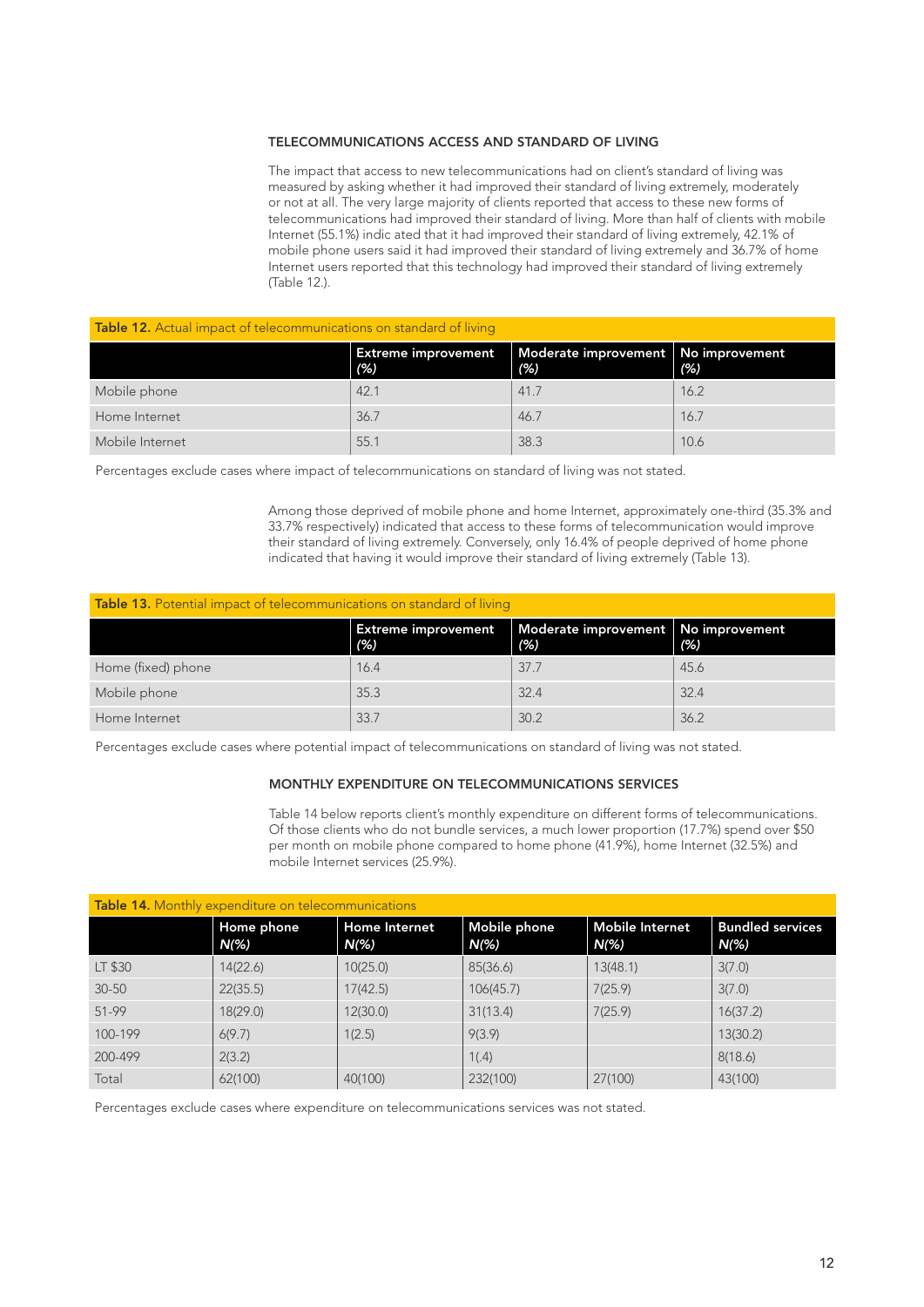#### Telecommunications stress

A number of analyses were conducted to determine whether people who had different forms of telecommunications had difficulty paying for their service.

Almost one in five (18.0%) clients who had a home phone said it was 'very unaffordable'. Of those with home Internet, mobile phone and mobile Internet, 12.2%, 12.3% and 13.8% said their service was 'very unaffordable'. By contrast, only 4.7% of clients who bundle services reported that their service bundle was 'very unaffordable' (Table 15.). There was very little difference in perceived affordability of mobile phone among smartphone and non-smartphone users (60% of nonsmartphone users and 64.9% of smartphone users said it was very or somewhat affordable).

| <b>Table 15.</b> Perceived affordability of telecommunications |                              |                              |                         |                                   |                                    |
|----------------------------------------------------------------|------------------------------|------------------------------|-------------------------|-----------------------------------|------------------------------------|
|                                                                | Home phone<br>$N\frac{9}{6}$ | <b>Home Internet</b><br>N(%) | Mobile phone<br>$N(\%)$ | <b>Mobile Internet</b><br>$N(\%)$ | <b>Bundled services</b><br>$N(\%)$ |
| Very affordable                                                | 17(27.9)                     | 6(14.6)                      | 55(23.4)                | 4(13.8)                           | 4(9.3)                             |
| Somewhat<br>affordable                                         | 22(36.1)                     | 20(48.8)                     | 90(38.3)                | 14(48.3)                          | 26(60.5)                           |
| Somewhat<br>unaffordable                                       | 11(18.0)                     | 10(24.4)                     | 61(26.0)                | 7(24.1)                           | 11(25.6)                           |
| Very unaffordable                                              | 11(18.0)                     | 5(12.2)                      | 29(12.3)                | 4(13.8)                           | 2(4.7)                             |
| Total                                                          | 61(100)                      | 41(100)                      | 235(100)                | 29(100)                           | 43(100)                            |

Percentages exclude cases where response variables were not stated.

#### *Pre-paid mobile phone*

Among clients who had a mobile phone, almost three-quarters (72.9%) had a pre-paid account. The only variable that distinguished clients who had a pre-paid mobile from those who did not was Disability Support Pension. A significantly higher proportion of clients receiving Disability Support Pension (87.8%) had a pre-paid mobile compared to clients in other income categories (65.9%) (*x*<sup>2</sup> 2(1)=13.6, *p*<.00).

There was a positive association between pre-paid mobile phone and perceived affordability (Table 16.)

| Mobile phone<br>very/moderately<br>affordable | N(%)  | Chi-square | P-value |
|-----------------------------------------------|-------|------------|---------|
| Pre-paid                                      | 65.0% | $-144$     | .03     |
| Not pre-paid                                  | 48.0% |            |         |

Percentages exclude cases where response variables were not stated.

Table 16. Perceived affordability of mobile phone by method of payment

#### *Going without other basic needs to afford telecommunications*

Analyses were conducted to explore whether clients miss out on other basic needs in order to access telecommunications. Clients were compared on the total number of basic items they were deprived of and whether they had access to different forms of telecommunications or not. The findings show a positive association between deprivation of telecommunications and deprivation of other basic needs (Table 17.). The association was most strong in relation to home phone and least strong in relation to mobile phone.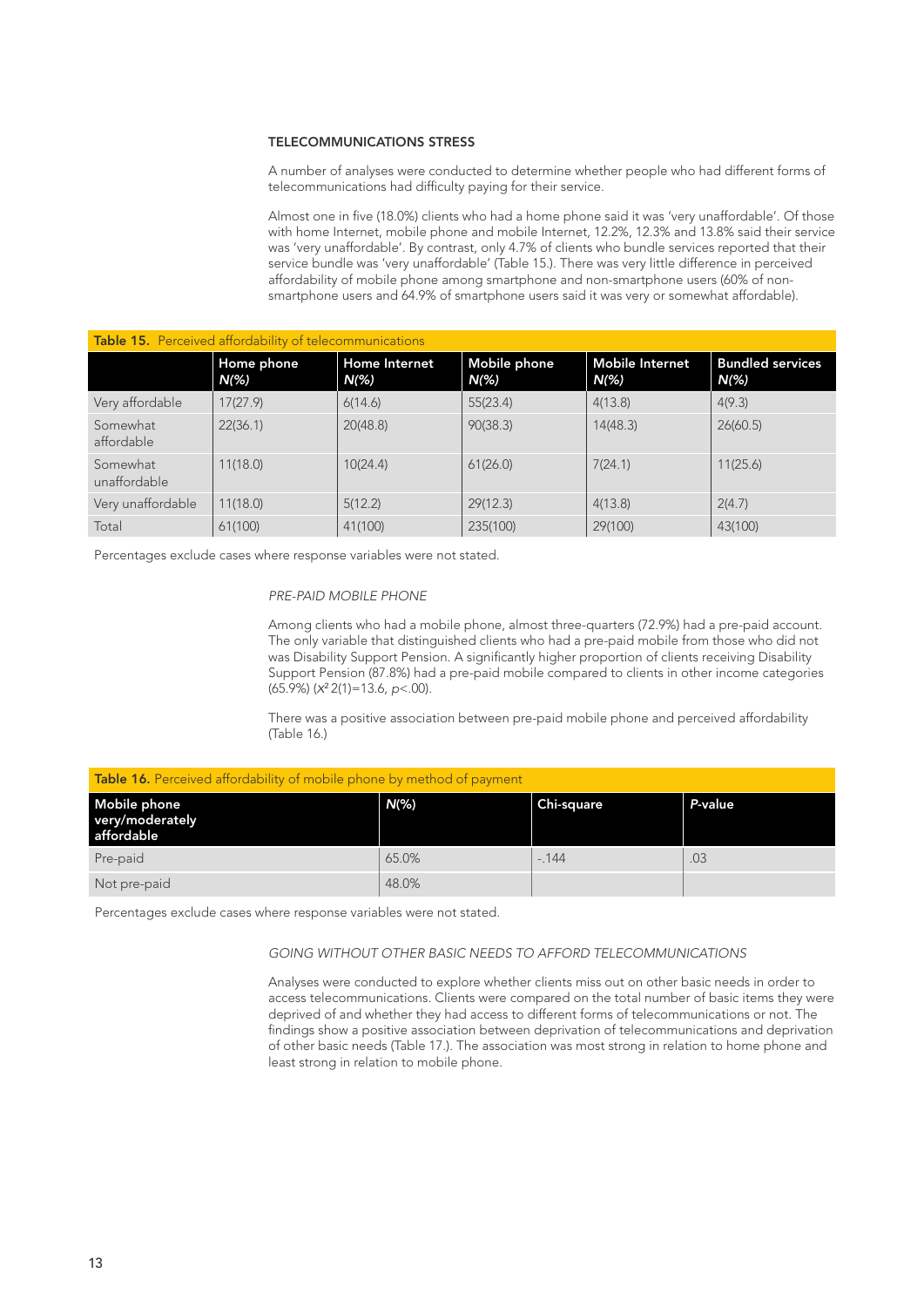| Table 17. Access to telecommunications and deprivation of other basic needs |                               |         |         |  |
|-----------------------------------------------------------------------------|-------------------------------|---------|---------|--|
|                                                                             | Mean number<br>deprived needs | t-value | P-value |  |
| Home phone access                                                           |                               |         |         |  |
| Has home phone                                                              | 5.35                          | $-7.98$ | .00     |  |
| Deprived home phone                                                         | 8.78                          |         |         |  |
| Mobile phone access                                                         |                               |         |         |  |
| Has mobile phone                                                            | 6.53                          | $-1.74$ | .08     |  |
| Deprived mobile phone                                                       | 7.79                          |         |         |  |
| Home Internet access                                                        |                               |         |         |  |
| Has home Internet                                                           | 5.63                          | $-4.62$ | .00     |  |
| Deprived home Internet                                                      | 7.69                          |         |         |  |
| <b>Mobile Internet access</b>                                               |                               |         |         |  |
| Has mobile Internet                                                         | 5.23                          | $-5.68$ | .00     |  |
| Deprived mobile Internet                                                    | 7.72                          |         |         |  |

Percentages exclude cases where response variables were not stated.

#### *Hardship paying bills*

More than half (51.9%) of the sample had difficulty paying a telecommunications bill in the past 12 months because of financial hardship. Of those who had difficulty paying a bill, 54.7% had difficulty paying for their home phone, 32.4% had difficulty paying for their home Internet, 66.0% had difficulty paying for their mobile phone and 8.1% had difficulty paying for their mobile Internet. A higher proportion of clients who had difficulty paying for their home phone had their service disconnected, received financial counselling and were referred to debt collectors (Table 18).

| Table 18. Hardship paying telecommunications bills in past 12 months |                                                 |                                                   |                                               |                                                                          |                                                       |                                                     |
|----------------------------------------------------------------------|-------------------------------------------------|---------------------------------------------------|-----------------------------------------------|--------------------------------------------------------------------------|-------------------------------------------------------|-----------------------------------------------------|
|                                                                      | Had difficulty<br>paying bill<br>$N\frac{6}{6}$ | <b>Had service</b><br>suspended<br>$N\frac{9}{6}$ | <b>Had service</b><br>disconnected<br>$N(\%)$ | <b>Received</b><br>financial<br>counselling/<br>budgeting<br>advice N(%) | <b>Committed to</b><br>payment plan<br>$N\frac{9}{6}$ | Referred<br>to debt<br>collectors<br>$N\frac{9}{6}$ |
| Home phone                                                           | 82(54.7%)                                       | 48(60.0)                                          | 54(67.5)                                      | 56(69.1)                                                                 | 48(59.3)                                              | 67(83.8)                                            |
| Home Internet                                                        | 48(32.4%)                                       | 24(50.0)                                          | 17(35.4)                                      | 15(31.1)                                                                 | 20(41.7)                                              | 7(14.7)                                             |
| Mobile phone                                                         | 99(66.0%)                                       | 41(42.3)                                          | 32(33.3)                                      | 30(30.6)                                                                 | 41(41.8)                                              | 18(18.6)                                            |
| Mobile Internet                                                      | 12(8.1%)                                        | 3(27.3)                                           | 4(36.4)                                       | 5(41.7)                                                                  | 7(58.3)                                               | 1(9.1)                                              |

Percentages exclude cases where response variables were not stated.

#### *Running out of mobile phone credit*

Among those with a pre-paid mobile phone, 124(61.7%) had run out of credit sooner than expected. More than one-third of clients to whom telecommunications access applied 92(34.5%) had received a telecommunications bill that was higher than expected.

#### Managing telecommunications expenditure

Bundling is one way of reducing the cost of telecommunications. Of the 151 clients with two or more telecommunications less than half (68(45.03%)) 'bundle' their services. The low rate of bundling mobile phone (16.1%) is relevant here, as the proportion of clients who bundle home phone (54.9%) and home Internet (57.6%) was considerably higher (Table 19.).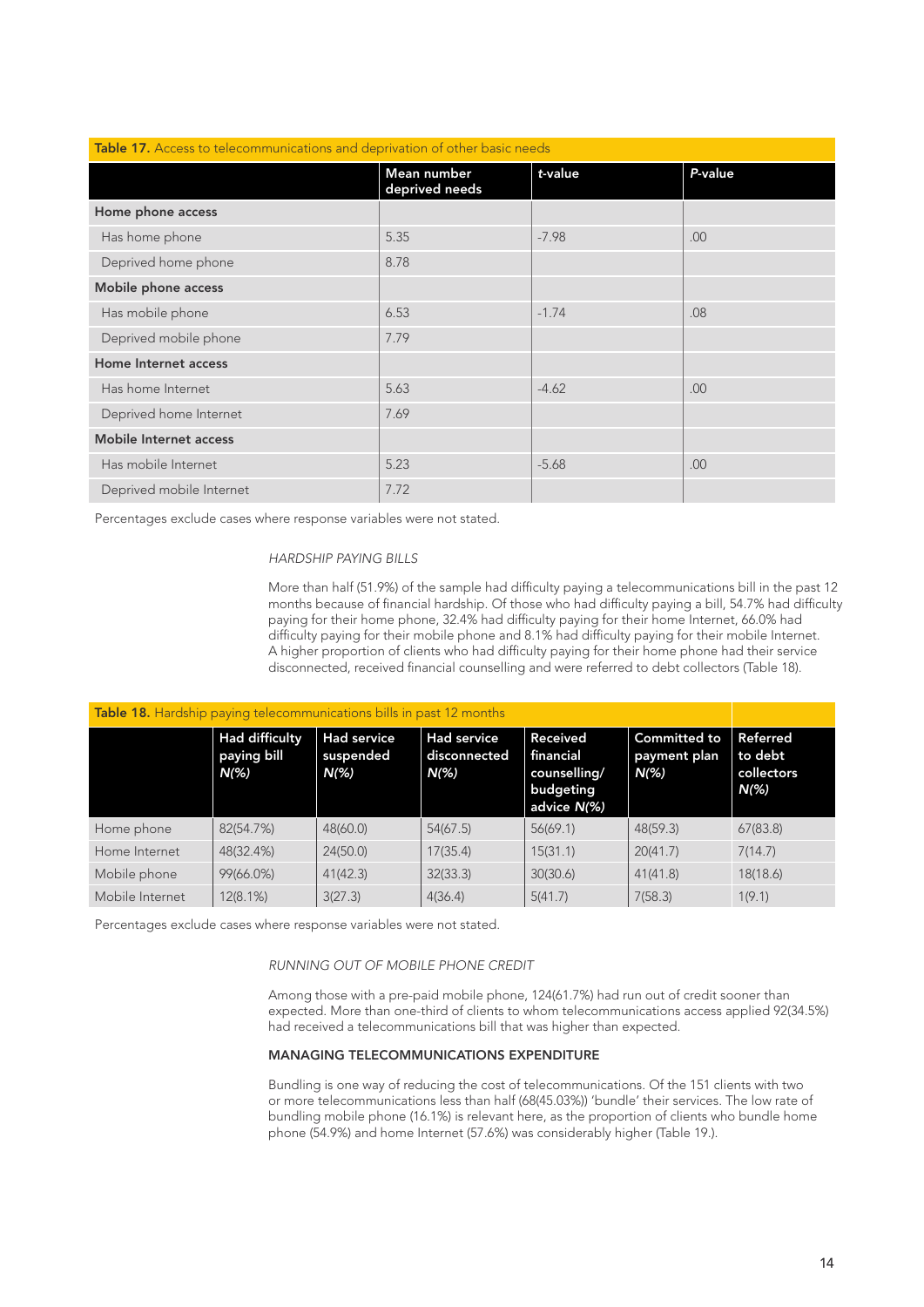| Table 19. Bundling services (clients with two or more telecommunications) |          |  |  |
|---------------------------------------------------------------------------|----------|--|--|
| Services bundled                                                          | $N(\%)$  |  |  |
| Bundles home phone                                                        | 50(54.9) |  |  |
| Bundles home Internet                                                     | 53(57.6) |  |  |
| Bundles mobile phone                                                      | 23(16.1) |  |  |
| Bundles mobile Internet                                                   | 18(35.3) |  |  |

Percentages exclude cases where bundling services was not stated.

Clients employed other strategies to manage their telecommunications expenditure. High on this list was restricting the time spent on mobile phone (64.0%) and restricting mobile phone services (39.4%) (Table 20.).

| Table 20. Strategies used to manage telecommunications expenditure                 |           |  |  |  |
|------------------------------------------------------------------------------------|-----------|--|--|--|
| <b>Strategy</b>                                                                    | $N(\%)$   |  |  |  |
| Restricted the time you spent on your mobile phone                                 | 158(64.0) |  |  |  |
| Restricted services (eg. incoming calls only, not downloading video content)       | 93(39.4)  |  |  |  |
| Shared or swapped SIM cards                                                        | 20(8.1)   |  |  |  |
| Switched to a pre-paid mobile phone account                                        | 37(19.2)  |  |  |  |
| Cancelled your home phone and went mobile only                                     | 31(16.8)  |  |  |  |
| Accessed free Internet from a community services, such as a library or digital hub | 84(32.4)  |  |  |  |
| Accessed free Internet (Wi-Fi) from a café or other public place                   | 48(19.4)  |  |  |  |

Percentages exclude cases where bundling services was not stated.

#### *Who is accessing public internet?*

Almost one-third of clients to whom Internet applied accessed free Internet from a community services and almost one in five accessed free Internet from a café or other public place. As the statistics in Tables 21. and 22. show, age was the only key determinant, with significantly younger clients accessing free Internet.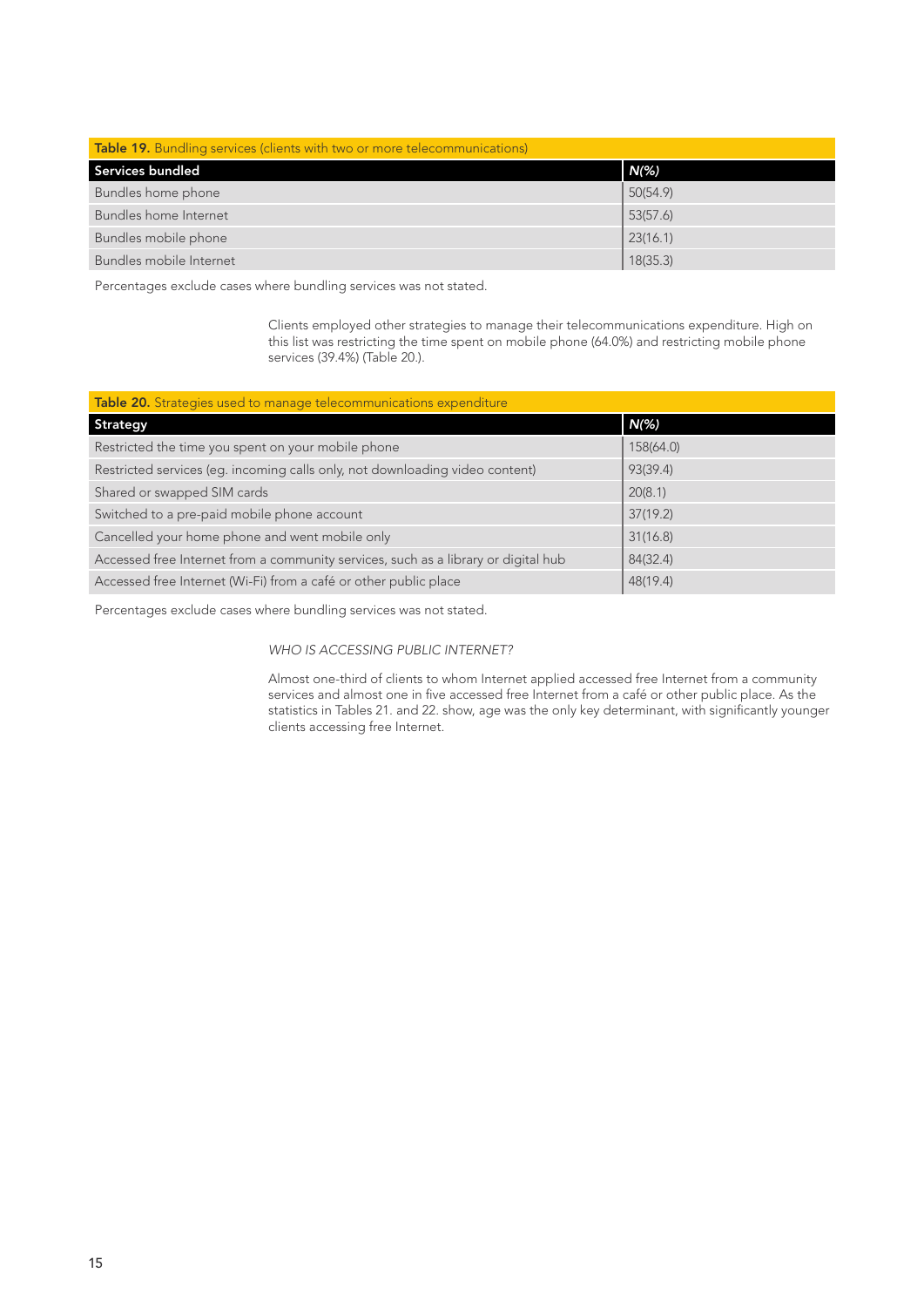| $N(\%)$     | Chi-square  | P-value                                                                                                      |
|-------------|-------------|--------------------------------------------------------------------------------------------------------------|
|             |             |                                                                                                              |
| 37.1        | .81         | .37                                                                                                          |
| 31.0        |             |                                                                                                              |
|             |             |                                                                                                              |
| 27.1        | 1.67        | .20                                                                                                          |
| 35.1        |             |                                                                                                              |
|             |             |                                                                                                              |
| 25.0        | 2.88(2)     | .24                                                                                                          |
| 14.1        |             |                                                                                                              |
| 18.1        |             |                                                                                                              |
|             |             |                                                                                                              |
| $M = 39.36$ | $t = -3.90$ | .00                                                                                                          |
| $M = 46.49$ |             |                                                                                                              |
|             |             |                                                                                                              |
| 32.5        | .00         | .98                                                                                                          |
| 32.3        |             |                                                                                                              |
|             |             |                                                                                                              |
| 30.8        | .15         | .70                                                                                                          |
| 33.1        |             |                                                                                                              |
|             |             | <b>Table ZT.</b> Accessed free internet (WI-FI) from a community services, such as a library or digital nub. |

#### **Table 21.** Accessed free Internet (Wi-Fi) from a community services, such as a library or digital hub.

Percentages exclude cases where response variables were not stated.

# Table 22. Accessed free Internet (Wi-Fi) from a café or other public place

|                                                         | $N(\%)$     | Chi-square  | P-value |
|---------------------------------------------------------|-------------|-------------|---------|
| <b>Newstart</b>                                         |             |             |         |
| Newstart                                                | 23.0        | .64         | .42     |
| Other income category                                   | 18.3        |             |         |
| <b>Disability Support Pension</b>                       |             |             |         |
| <b>Disability Support Pension</b>                       | 14.5        | 1.73        | .20     |
| Other income category                                   | 21.6        |             |         |
| Location                                                |             |             |         |
| Inner city                                              | 25.0        | 2.88(2)     | .24     |
| Other metro                                             | 14.1        |             |         |
| Non-metro                                               | 18.1        |             |         |
| Age                                                     |             |             |         |
| Accessed Internet from café or other public place       | $M = 39.5$  | $t = -2.52$ | .01     |
| Did not access Internet from café or other public place | $M = 45.23$ |             |         |
| <b>CALD</b>                                             |             |             |         |
| Born in English-speaking country                        | 20.2        | .28         | .60     |
| Born in non-English speaking country                    | 17.2        |             |         |
| Presence of children                                    |             |             |         |
| No children in household                                | 21.4        | .38         | .54     |
| Children in household                                   | 18.2        |             |         |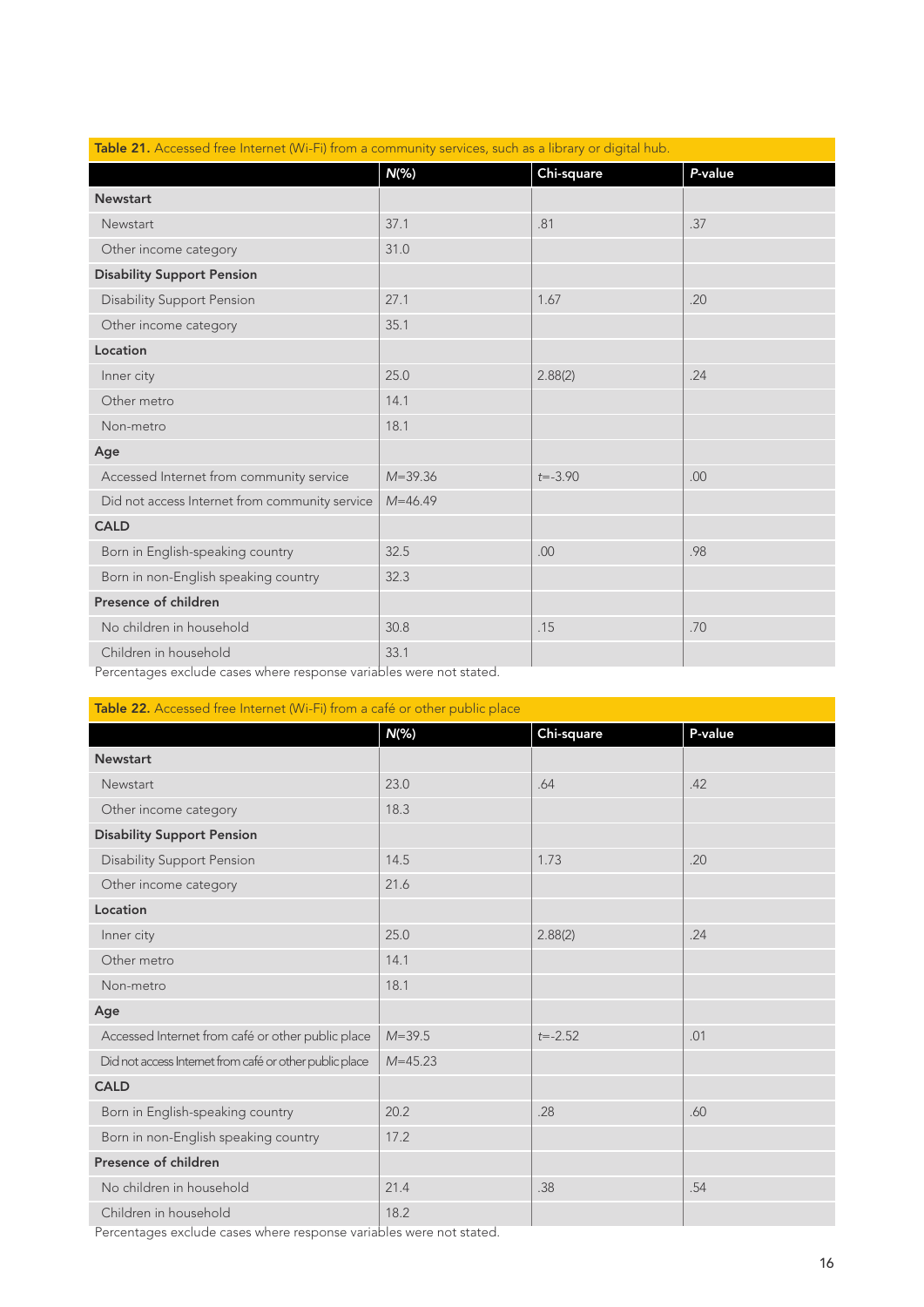# Summary & Conclusion

The Hardship Survey 2013 is a window into the world of telecommunications access for people experiencing financial stress.

Overall, the findings show that telecommunications are not universally accessible. Almost 6% of clients were deprived of all forms of telecommunications and almost half 45.3% had only one form of telecommunication.

Deprivation of home Internet (49.2%) and mobile Internet (56.1%) were unacceptably high. Clients with home Internet also appeared to have a poorer quality service than most Australians (87.5% had a Broadband service). Almost three-quarters of clients with a dial-up/phone service had been recruited to the survey from a non-metropolitan service location. Clients accessing inner city services and clients living with dependent children had better access to home Internet than clients accessing outer-metropolitan and non-metropolitan services and clients without dependent children.

The data also suggested the actual and potential benefits of Internet access for this client group. Of those with home Internet and mobile Internet, 36.7% and 55.1% said that access to these forms of telecommunications had improved their standard of living extremely. Among those deprived of home Internet, approximately one-third (33.7%) thought access would improve their standard of living extremely. Younger clients in particular also made attempts to access free Internet services from community services (32.4%) and public places (19.4%). More than half of clients with home Internet and two or more telecommunications also bundled their home Internet account (57.6%). Against these findings, more than one-third of clients who did not have home Internet did not think that it would improve their standard of living at all (36.2%).

Over one-third of clients were deprived of a home phone (38.2%). While home phone access appeared important for an older subgroup, approximately one-quarter of clients (23.7%) did not want a home phone and 16.8% reported cancelling their home phone and going mobile only to reduce telecommunications expenditure. By contrast, deprivation of mobile phone was relatively low (11.1%) and only a very small proportion of clients did not have a mobile phone and did not want one (3.3%). Further, of the 263 clients with a mobile phone, almost half (45.2%) used it as their only form of telecommunication. A considerable 42.1% of clients who had a mobile phone indicated that it had improved their standard of living extremely. These findings point to the essential nature of mobile phone for the surveyed client group.

Earlier research has pointed to a myriad of reasons why mobile phone access might be preferable to home phone for lower-income users. This research suggests that prices are sufficiently low to allow widespread ownership. More than 80% of clients spent less than \$50 per month on their mobile phone (compared to home phone (41.9%), home Internet (32.5%) and mobile Internet (25.9%) services) and 61.7% of mobile phone users said it was very or somewhat affordable. An even higher proportion of mobile phone users who had a pre-paid mobile phone account said it was somewhat or very affordable. Clients also reported engaging in particular strategies to reduce their mobile phone expenditure, including restricting the time they spent on the mobile phone (64.0%), restricting services (39.4%), switching to a pre-paid mobile account (19.2%) and sharing or swapping SIM cards (8.1%).

Despite the relatively low price of mobile phone, three-quarters (66.0%) of users had difficulty paying their account in the previous 12 months. This was higher than the proportion of clients who struggled to pay for other telecommunications services. A similar proportion (61.7%) of clients with a pre-paid a mobile phone account had run out of credit sooner than expected. The fact that clients had a mobile phone even if it was a stretch for them to pay for it suggests (once again) its importance or essentiality. This argument is strengthened when results on deprivation of mobile phone is examined in relation to deprivation of other basic needs. For example, a higher proportion of clients were deprived of medical treatment than mobile phone.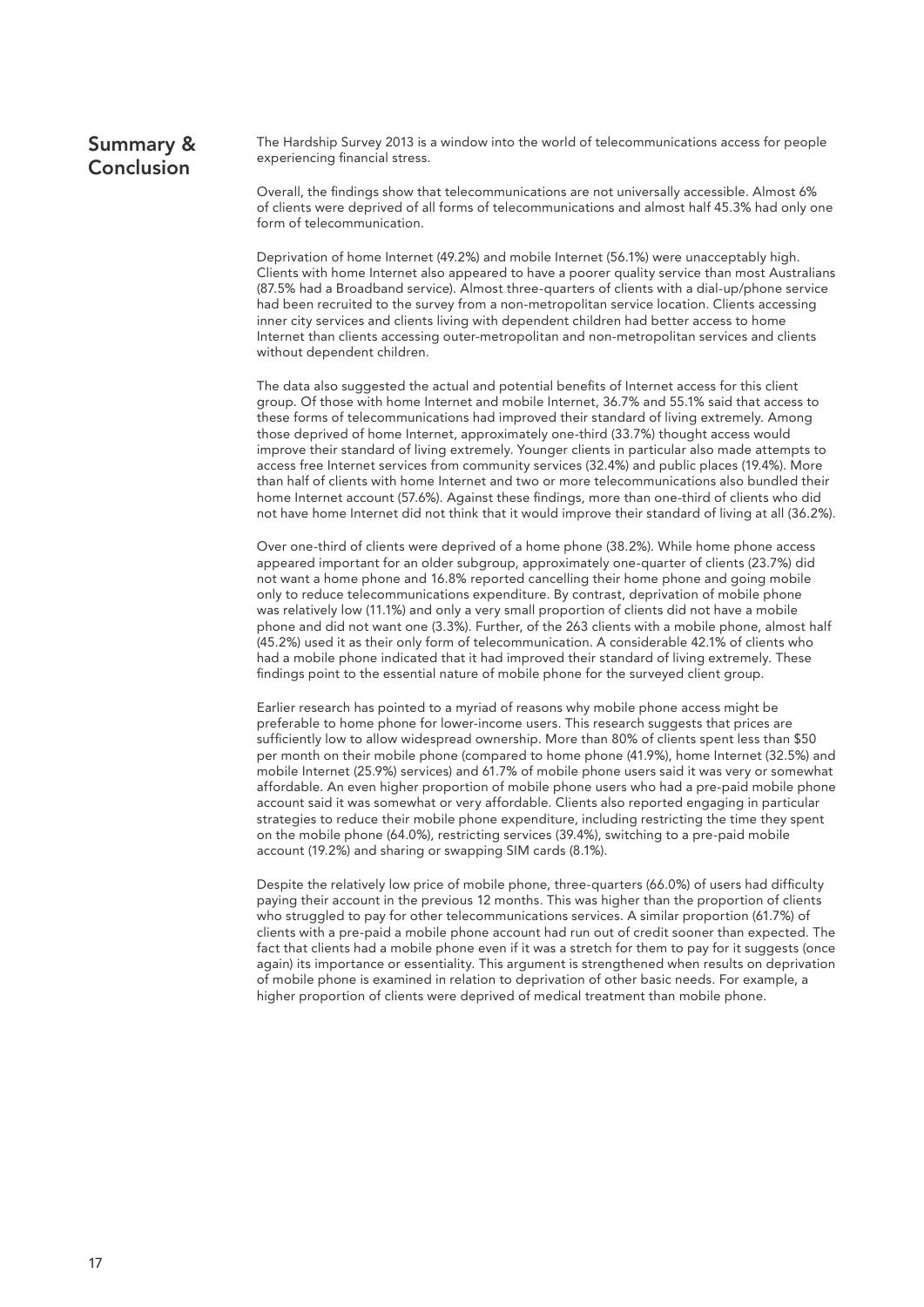#### References ABS (Australian Bureau of Statistics) (2011). *Household Use of Information Technology, Australia 2010-11.* ABS Cat. No. 8146.0. Canberra: Australian Bureau of Statistics.

ACCAN (Australian Communications Consumer Action Network) (2012). *National Consumer Perceptions Survey 2012.* Sydney: Australian Communications Consumer Action Network.

ACCC (Australian Competition and Consumer Commission) (2012), *Changes in Prices Paid for Telecommunications Services in Australia, 2011-12: Report to the Minister for Broadband, Communications and the Digital Economy.* Canberra: Australian Competition and Consumer Commission.

ACOSS (Australian Council of Social Services) (2013), 2013-14 *Budget Priority Statement*, ACOSS Paper 196. Sydney: Australian Council of Social Service.

Anglicare Victoria (2012). *Annual Report.* Anglicare Victoria: Melbourne.

(ACMA) (Australian Communications and Media Authority) (2011). Converging communications channels: Preferences and behaviours of Australian communications users. Communications Report 2010-11 Series. Sydney: Australian Government. Available from http://www.acma.gov.au/ webwr/\_assets/main/lib410148/report2-convergent\_comms.pdf>, viewed 30 August 2013.

Centrelink (2013). Available from <http://www.humanservices.gov.au/customer/services/ centrelink/telephone-allowance>, viewed on 29 August 2013.

Eardley, T., Bruce, J., & Goggin, G. (2009). *Telecommunications and community wellbeing: A review of the literature on access and affordability for low-income groups.* NSW: SPRC Journalism and Media Research Centre.

LIMAC (Low Income Measures Assessment Committee) (2003). *Telstra's Access for Everyone Package: a package of telecommunications initiatives for customers on low incomes*, LIMAC Report for the Minister for Communications, Information Technology and the Arts, 31 December, Sydney. Available at <http://www.telstra.com.au/abouttelstra/download/document/limacreport-2003.pdf>, viewed 29 August 2013.

LIMAC (Low Income Measures Assessment Committee) (2007). *Telstra's Access for Everyone low-income measures package.* Melbourne: LIMAC. Available at <http://www.telstra.com.au/ abouttelstra/download/document/limac-report-2007.pdf>, viewed 29 August 2013.

Rennie, E., Crouch, A., Wright, A., & Thomas, J. (2011). *Home Internet for Remote Indigenous Communities.* Sydney: Australian Communications Consumer Action Network.

Morsillo, R. (2012). *Affordable broadband for all Australians. Telecommunications Journal of Australia,* 62(5). Available at http://www.tja.org.au/index.php/tja/article/view/363/724, viewed 10 September 2013.

Saunders, P., & Wong, M. (2012). *Measurement and change in deprivation and exclusion in Australia; A report on research in progress.* Working Paper – Methods Series No. 11. UK: Poverty and Exclusion. Available from <http://www.poverty.ac.uk/sites/default/files/attachments/ WP%20Methods%20No.11%20-%20Measurement%20and%20Change%20...in%20Australia%20 (Saunders%20%26%20Wong).pdf>, viewed 30 August 2013.

Saunders, P., Naidoo, Y. & Griffiths, M. (2008). Towards new indicators of disadvantage: Deprivation and social exclusion in Australia. *Australian Journal of Social Issues*, 43(2)175-194.

South Australian Council of Social Services (SACOSS) (2013). Cost of living update. No. 15 June Quarter 2013. Adelaide: SACOSS. Available from <http://www.sacoss.org.au/online\_ docs/130815%20Cost%20of%20Living%20Update15\_Communications.pdf>, viewed 30 August 2013.

Sullivan (2008). *Cell phones provide significant economic gains for low-income American households.* Washington DC: New Millennium Research Council.

UNESCO (United Nations Organization for Education, Science and Culture) (2005). *From the Information Society to Knowledge Societies.* Paris, France: UNESCO Publishing.